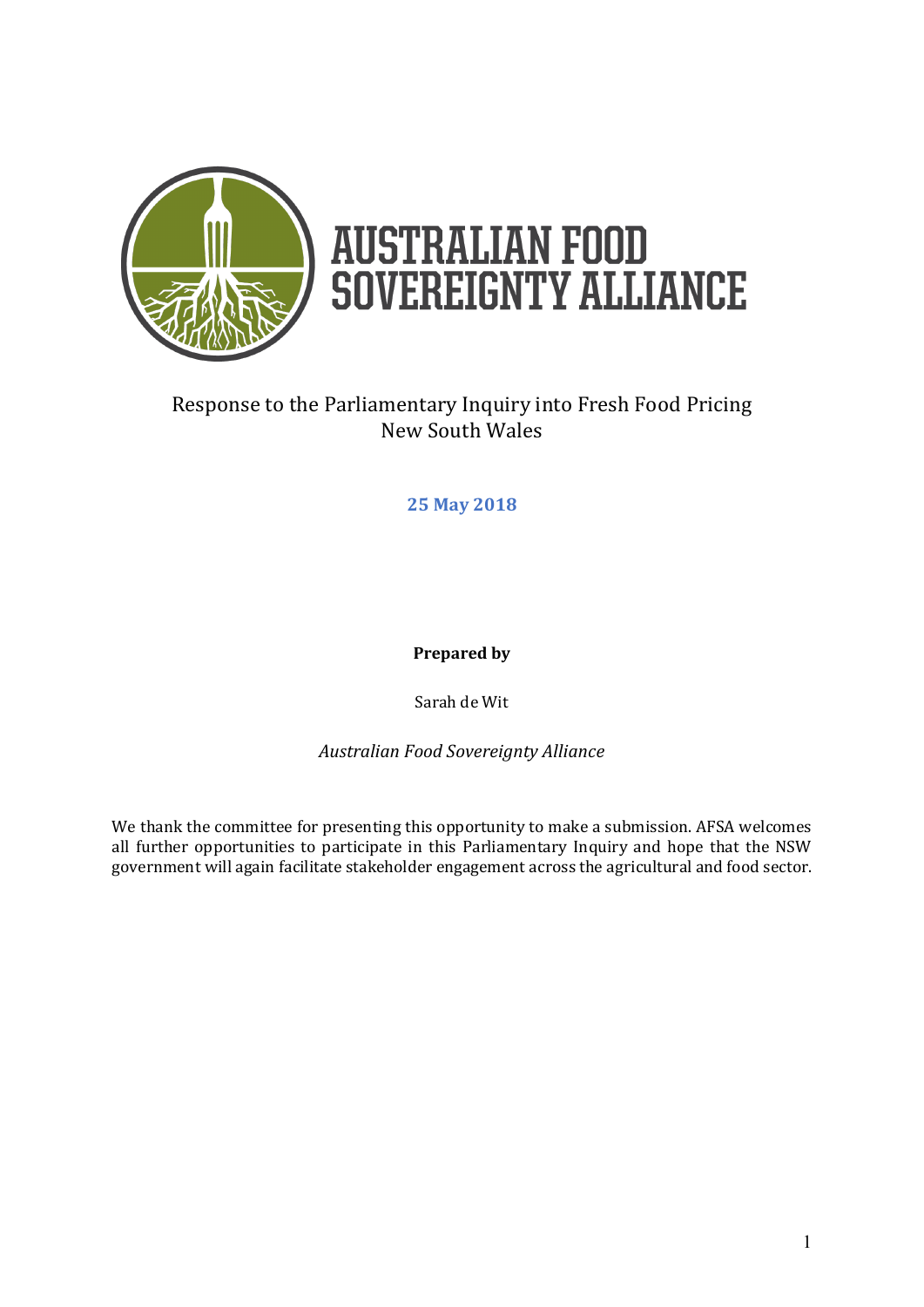## Key recommendations

- 1. Make it a New South Wales (NSW) state priority to lead Australia's observance of our international obligation to establish the Right to Food. The Committee should form a methodology for monitoring public policies and compliance with obligations under the right to adequate food.
- 2. Research and report on viable and sustainable payment arrangements such as the Community Supported Agriculture model (CSA) and farmers' markets by way of facilitating direct participation of producers in the Inquiry.
- 3. Protect arable land and soil fertility by fortifying the NSW planning system for horticulture production in urban, peri-urban, regional and rural areas.
- 4. Reduce heavy reliance on production inputs, especially chemical inputs such as pesticides and artificial fertilisers, and facilitate farms and market gardens that increase resilience to climate fluctuation and strengthen the health and vitality of farming and communities.
- 5. Explore ways to strengthen competition and consumer law protections for growers, for example the Horticulture Code of Conduct which came into effect on 1 April 2018.
- 6. Facilitate nutritious and local fresh food intake in social sectors and in institutions. The Committee should, for example, report on the NSW Health Department's milk supply contract with foreign-owned Dairy Farmers, replacing Norco.<sup>1</sup>
- 7. Mitigate producers' vulnerability to climate variability by exploring funding prospects and industry support for practical solutions such as regenerative agriculture.
- 8. Commence an assessment of the current and potential disruption of fresh food pricing directly caused by Amazon's recent acquisition of supermarket chain Whole Foods. This should include consultation with growers who are impacted by the discounting of wholesale fresh food.
- 9. Undertake investigations that can found a detailed understanding of factors in domestic and export value chains that influence pricing and, in particular, farmgate prices. More research is needed to understand how Australians access food through their own production and purchasing activities.
- 10. Conduct a survey to gather information about food access across the retail sector, including farmers' markets and Community Supported Agriculture participants (CSAs).
- 11. Recognise the worth of improving transparency and price disclosure through the value chain.2
- 12. In reinforcing the Right to Food, the Committee should not overlook other rights such as worker and labour rights and the right to water, land and access to other productive resources.

<sup>&</sup>lt;sup>1</sup> ABC Rural, 15 May 2018, Dairy Farmers land NSW hospitals' milk supply contract over local Norco, draws angry reaction from farmers, <http://www.abc.net.au/news/rural/2018-05-15/norco-no-longer-supplying-hospitals-in-favour-of-ossupplier/9758830>.

<sup>&</sup>lt;sup>2</sup> AgriFutures, Food price determination in the Australian Food industry. <http://www.agrifutures.com.au/related-projects/foodprice-determination-in-the-australian-food-industry/>. The 2004 Price Determination in the Australian Food Industry report emphasised the need for greater transparency.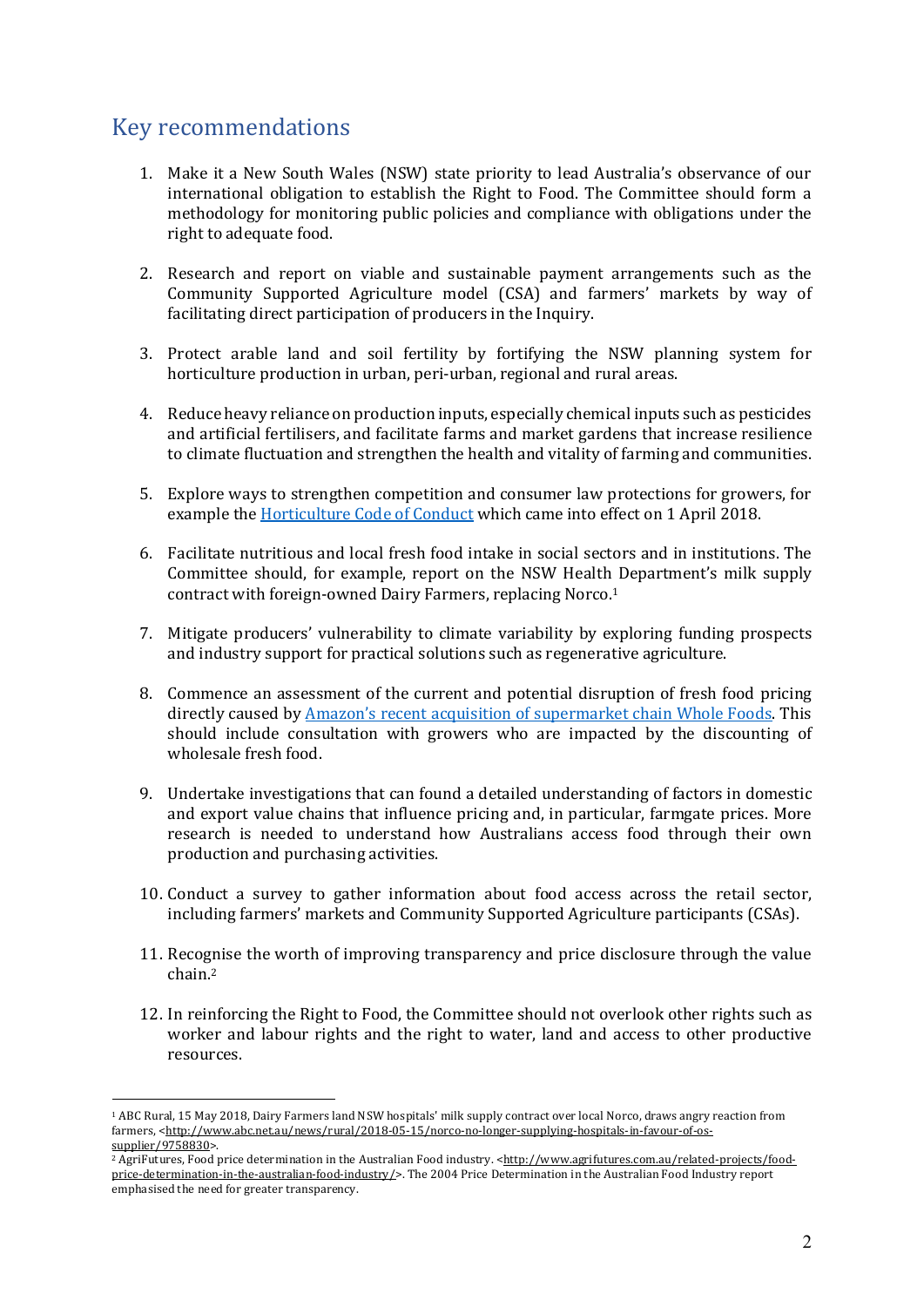- 13. Encourage the NSW government to foster the state's food security and strengthen its efforts to identify 'Food Sheds' by consulting with shires and taking into consideration current and emerging research in relation to peri-urban planning.
- 14. Consider fresh food subsidies for lower-income families. Targeted public health strategies, including subsidies, discounts or incentives for lower income households are necessary to make food more affordable.<sup>3</sup>

#### As guiding objectives, the Committee should:

- Ensure that all stakeholders in the food system can actively participate in key decisions that affect the system
- Support growing numbers of farmers in the transition to agroecological production, which reintegrates environmental priorities into production decisions.
- Recommend and support policy and legislative measures that contribute to the health and well-being of all Australians, especially those who are vulnerable and marginalised.
- Promote the local and regional production and distribution of food, so that greater quantities of fresh food may be consumed closer to where it is produced.
- Work with other stakeholders and governments to tackle the excessive concentrations of corporate power at key points in Australia's food economy.

#### Who we are

 $\overline{a}$ 

The Australian Food Sovereignty Alliance (**AFSA**) is a collaboration of organisations and individuals working together towards a food system in which people can create, manage, and choose their food supply and distribution system. AFSA is an independent organisation and is not aligned with any political party. We have more than 700 individual, organisational, business, and farm members.

In 2014 we established a producers' branch of AFSA, Fair Food Farmers United (FFFU) to provide a balanced voice to represent farmers and advocate for fair pricing for those selling to the domestic market, connect Australian farmers for farmer-to-farmer knowledge sharing, and to be a voice for farmer-friendly regulations and standards.

We are part of a robust global network of farmer-led organisations involved in food security and food sovereignty policy development and advocacy. We are members of the International Planning Committee for Food Sovereignty (IPC), Urgenci: the International Network for Community-Supported Agriculture, and La Via Campesina – the global movement of peasant farmers, and we have strong relationships with Slow Food International and its Australian

<sup>&</sup>lt;sup>3</sup> ABC, 31 March 2016, Fruit and vegetables, healthy food cost more in regional Victoria: study,

<sup>&</sup>lt;http://www.abc.net.au/news/2016-03-31/rural-victorians-paying-more-for-healthy-food/7285482>.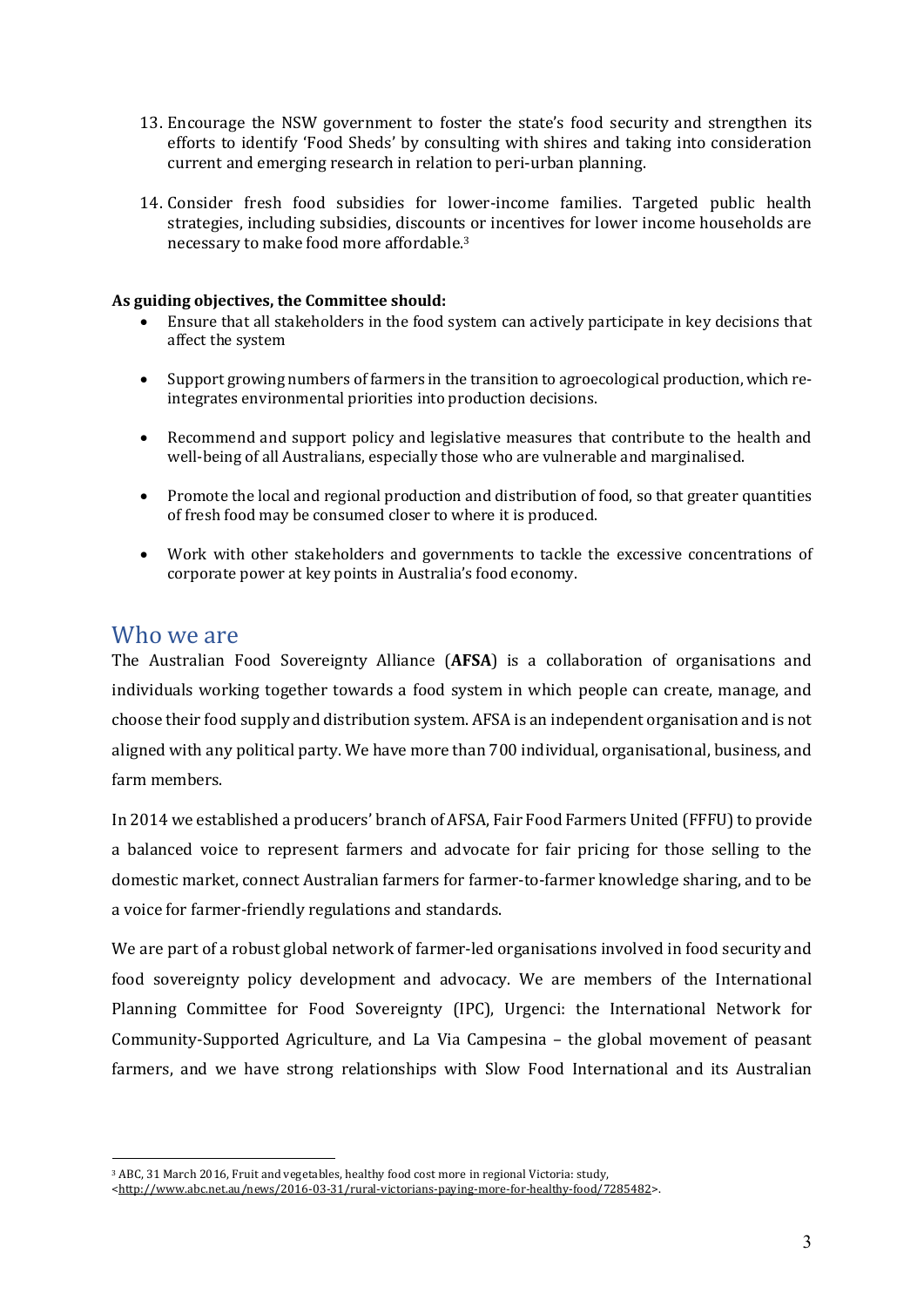chapters. We also provide support for the sole Australasian representative on the Civil Society Mechanism (CSM), which relates to the Committee on World Food Security (CFS)

We work extensively with primary food producers and consumers across every state and territory in Australia. Our committee has consisted of published academics and lecturers from the University of Melbourne, RMIT, Deakin University, University of Tasmania, University of Sydney, and QUT. We have also had representation from farmers from every state, and local advocates and campaigners such as Food Connect, Friends of the Earth, Fair Food Brisbane, and the Permaculture Network.

Our vision is to enable regenerative farming businesses to thrive.

Australians increasingly care about the way their food is produced, including its social and environmental impacts. They seek out food that is grown locally and without damage to the environment. Food produced on small regenerative farms is increasingly in demand, and we believe that it is critical that government heeds changing community expectations and facilitates, supports and encourages the growth and viability of regenerative agriculture while protecting the environment and human and animal health.

## Food sovereignty is

"The right of peoples to healthy and culturally appropriate food produced through ecologically sound and sustainable methods, and their right to define their own food and agriculture systems"

- La Via Campesina, the global small and family farmer movement, representing 200 million people *in 70 countries across five continents*

The core of Food Sovereignty lies in the following principles:

- Food is a human need and a basic right, rather than a commodity
- Food systems should be democratically constructed, responding to diverse social, cultural and environmental conditions.
- Food systems should be based on a strong commitment to social justice: for farmers, food system workers, and the most vulnerable members of our society who experience food insecurity.
- Resilient food systems require long-term environmental sustainability, where agriculture transitions away from total dependence on fossil fuel and chemical inputs; and towards solar energy and regenerative soil fertility.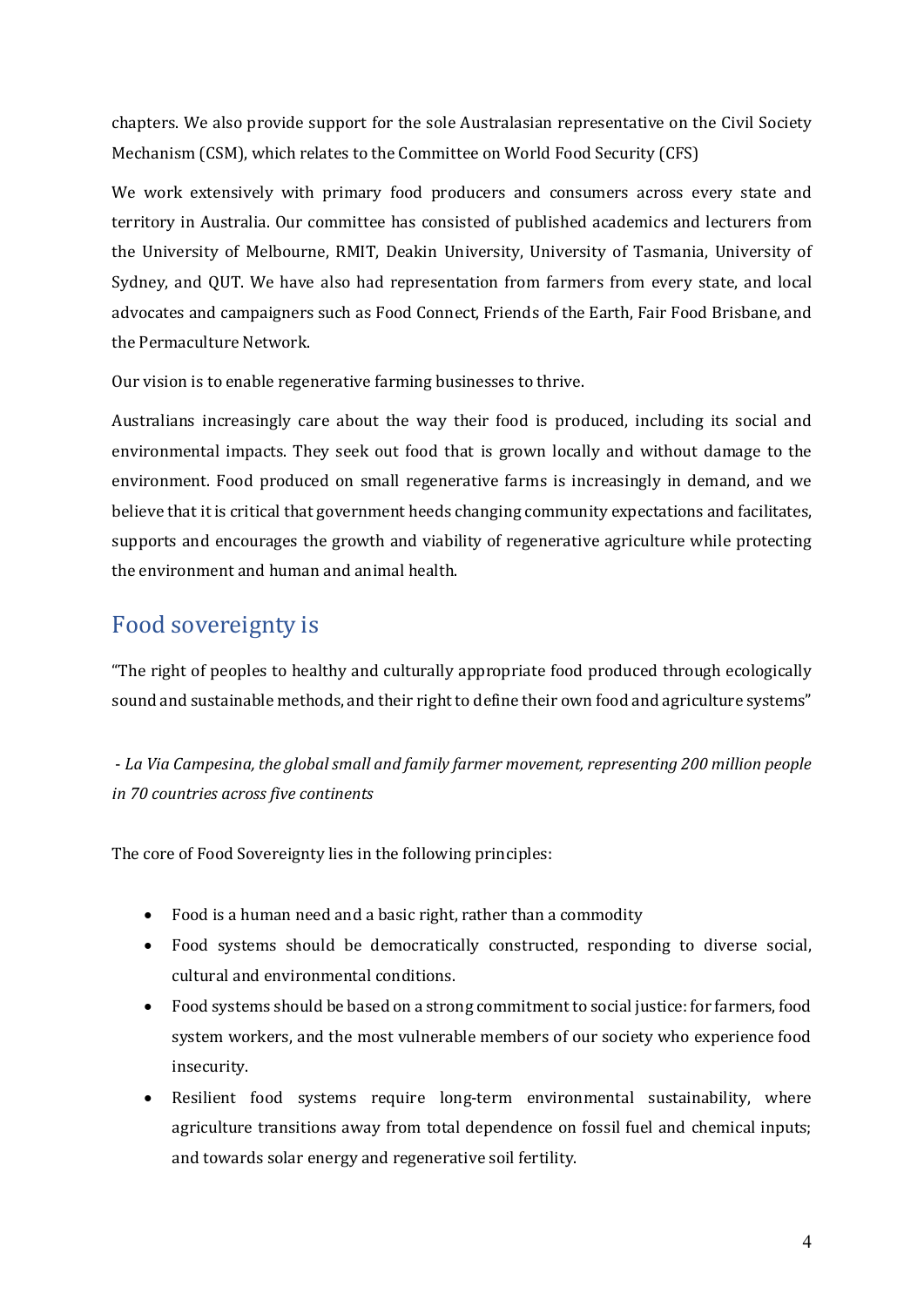- Resilient and sustainable food systems will be more localised and regionalized.
- Trade in food and agricultural products can enhance economic and social well-being, but should be conducted on the basis of international solidarity, respecting and not undermining the Food Sovereignty ambitions of other peoples and countries

# Background

An Upper House inquiry was established to examine the price of fresh food in New South Wales. Committee Chairman, Revd the Hon Fred Nile, MLC, said, 'this inquiry will examine trends in the pricing of fresh food in New South Wales compared to both domestic and international markets'.

The committee will also **consider the relationship between wholesale prices paid to farmers** and the retail price paid by consumers, as well as payment arrangements between growers, wholesalers and fresh food retailers'.

The Terms of Reference state that the Premier and Finance will inquire into and report on the price of fresh food in New South Wales, and in particular:

(a) trends in pricing, comparable to other states in Australia and internationally

(b) the relationship between wholesale prices paid to farmers and the retail price paid by consumers 

- (c) payment arrangements between growers, wholesalers and fresh food retailers
- (d) the prevalence of food insecurity in New South Wales
- (e) the identification of 'food deserts' and any efforts to address them
- (f) the impact on fresh food prices in New South Wales of:
	- (i) transportation costs
	- (ii) the level of competition between retailers,
	- (iii) drought, climate change and extreme weather events,
	- (iv) new retail operators, such as AmazonFresh, and
- (g) any other related matter.

## Food Price Determination in the Australian food industry

The value chain is perceived by many participants, from farmers to consumers, to lack transparency in relation to price determination and profit allocation. This has resulted in discussion and *comment from, for example, farmers, peak industry bodies and consumers supportive of sustainable*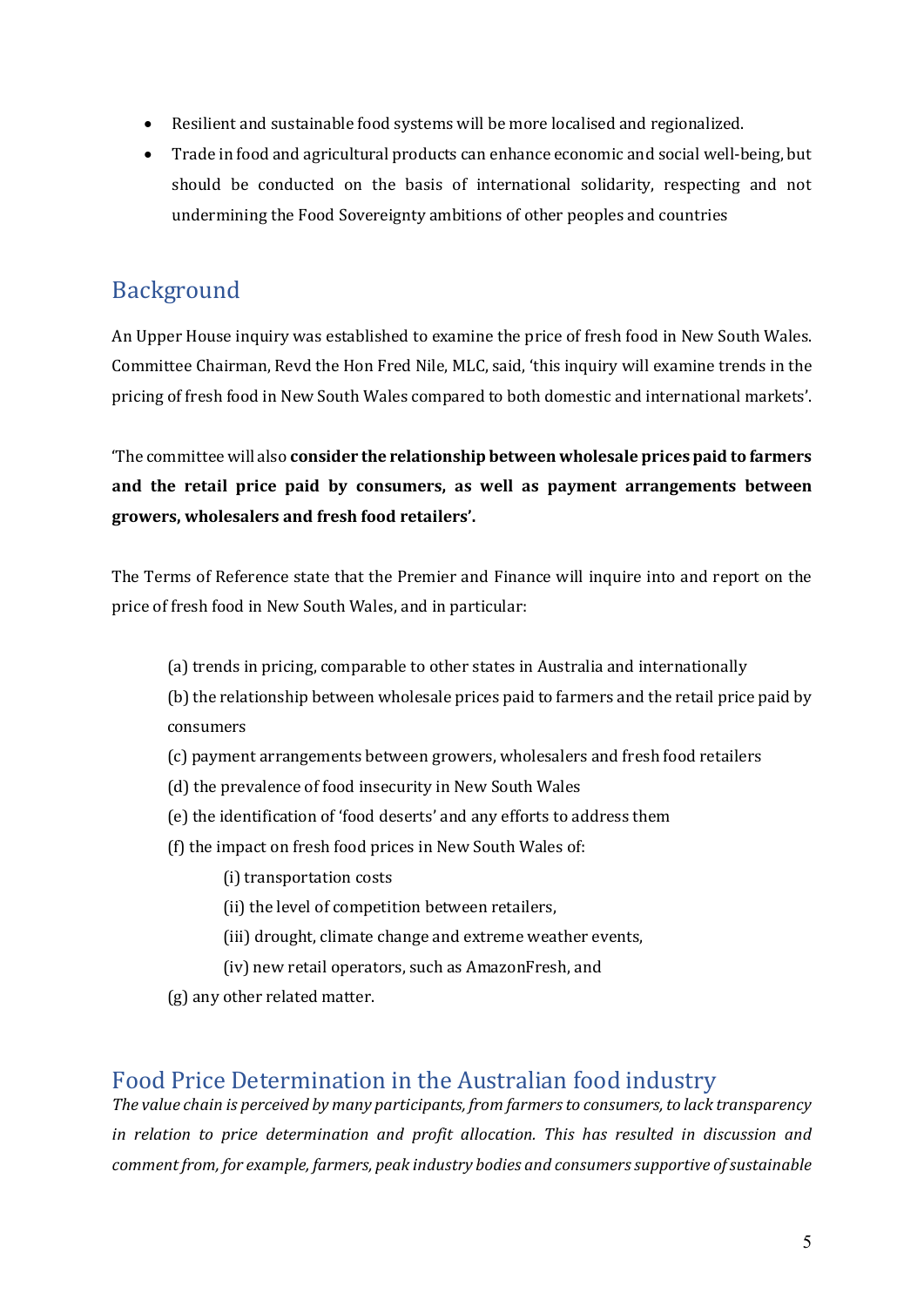*agriculture, about the apparent discrepancy between farmgate prices received by producers, both* for produce consumed domestically and for export, and the prices paid by consumers. There have *been attempts to draft and introduce to the parliament Bills that would require supermarkets to, for* example, display the farmgate price next to the retail price. Although supermarkets have *attempted to respond to concerns about the pricing 'system', they can be perceived as having a* vested commercial interest in the discussion. Although Australia exports around two thirds of its agricultural food production, in many instances, this provides a relatively minor contribution to total international trade—the *impact of this on Australia's ability to influence prices should be put into context. <sup>4</sup>*

Producers bear the rising costs of electricity, fertilisers and other inputs, while supermarkets and wholesalers continue to lower offers to growers. As a result, returns are increasingly volatile when dependent on use of direct supply to major purchasers or wholesale markets. Another major issue is that the processing price is decreasing. For example, lowered demand in conjunction with the processing price of Valencia oranges has forced grower to pay 30 cents per kilo to grow Valencias with a return of only 16 cents. It now costing growers per kilo to produce Valencia oranges.<sup>5</sup>

The Rural Industries Research and Development Corporation presented 'From farm to retail – how food prices are determined in Australia' to the Government in 2016. The analysis summarised the factors that primarily set prices along supply chains in each major food sector or category. These were their key findings for the Fresh fruit and vegetables sector:

<sup>4</sup> AgriFutures, 2014, <http://www.agrifutures.com.au/related-projects/food-price-determination-in-the-australian-foodindustry/>. 

<sup>5</sup> The Sydney morning Herald, < https://www.smh.com.au/business/companies/fruit-and-vegies-why-do-they-cost-so-much-andwho-gets-what-20160115-gm6kf8.html>.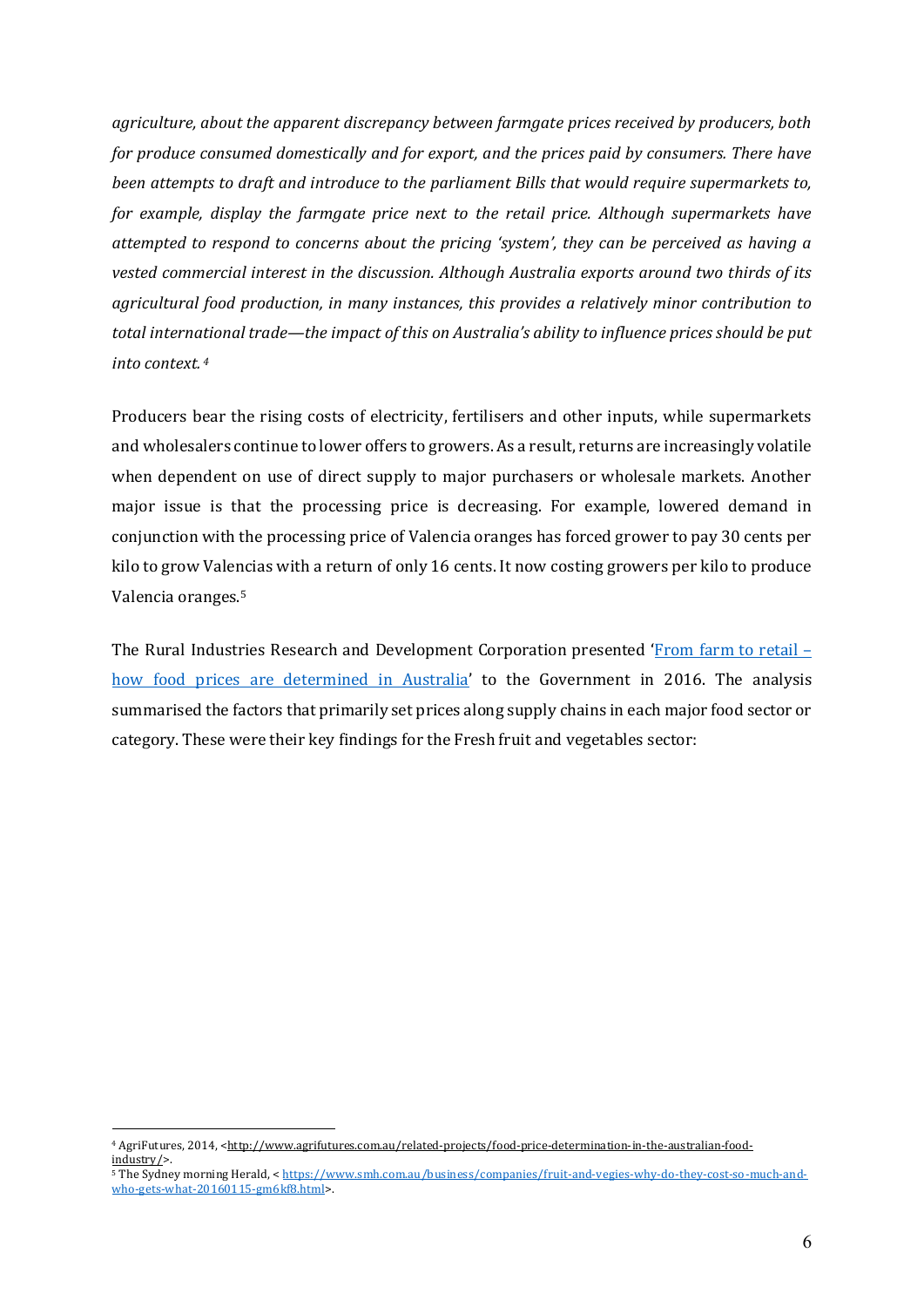| Farmgate                                                                                                                                                                                                                                                                | Processing/Wholesale                                                                                                                                                                                                                                                                                                                                                     | Retail                                                                                                                                                                                                                                                                                                                                                                                                                   |
|-------------------------------------------------------------------------------------------------------------------------------------------------------------------------------------------------------------------------------------------------------------------------|--------------------------------------------------------------------------------------------------------------------------------------------------------------------------------------------------------------------------------------------------------------------------------------------------------------------------------------------------------------------------|--------------------------------------------------------------------------------------------------------------------------------------------------------------------------------------------------------------------------------------------------------------------------------------------------------------------------------------------------------------------------------------------------------------------------|
| • Prevailing balance of<br>seasonal supply and demand<br>of fresh produce at the time of<br>marketing/supply. • Returns<br>variable dependent on use of<br>direct supply to major<br>purchasers or wholesale<br>markets. • Climatic events and<br>regional seasonality. | • Prevailing balance of<br>seasonal supply and demand<br>at the time of marketing,<br>enhanced by ineffective<br>transparency at certain stages<br>(including packing and<br>wholesaling).<br>• Integrated supply chains<br>with retailers reduces some<br>price uncertainty and<br>generally delivers a higher<br>gross return to suppliers<br>based on specifications. | • Prices set to provide target<br>margin over full costs of<br>produce category.<br>• Strong influence of perceived<br>price-sensitive points to<br>consumers, with periodic<br>fluctuation according to fruit<br>availability and quality.<br>• Short-term pricing subject to<br>local competitive pressure<br>between grocery chains and<br>specialists.<br>• Competitive price points of<br>frozen/preserved product. |

The analysis found that the relationship between farm and retail prices were strong. It also produced a high-level summary of the common factors seen across food categories. As recommendations, the analysis emphasised the need to improve transparency.

Price determination should involve considering the variety of inputs, processes, economic forces, and other factors that are reflected in the final price of food.<sup>6</sup>

## Food insecurity and health

Food security debates have only recently emerged in Australia. It is predicted that the population could reach 35 million by 2050.<sup>7</sup>

The current food system - and our farmers in particular - are under enormous stress, as the United Nations previous Special Rapporteur on the Right to Food, Dr Olivier de Schutter, has stated in his final report. He has also emphasised that countries should be rebuilding local food systems, which is in direct opposition to the Australian government's current focus to increase our agricultural exports.<sup>8</sup>

<sup>6</sup> AgriFutures, 2014, <http://www.agrifutures.com.au/related-projects/food-price-determination-in-the-australian-foodindustry/>. 

 $\frac{7}{10}$ anne Millar and Jane Roots, 2012, Changes in Australian agriculture and land use: implications for future food security, Institute of Land, Water and Society, Charles Sturt University, NSW, Australia.

<sup>&</sup>lt;https://researchoutput.csu.edu.au/ws/portalfiles/portal/8816111>. 

<sup>8</sup> De Schutter, O., Report of the Special Rapporteur on the right to food, Final report: The transformative potential of the right to food, United Nations, 2014, p 15; available at http://www.srfood.org/en.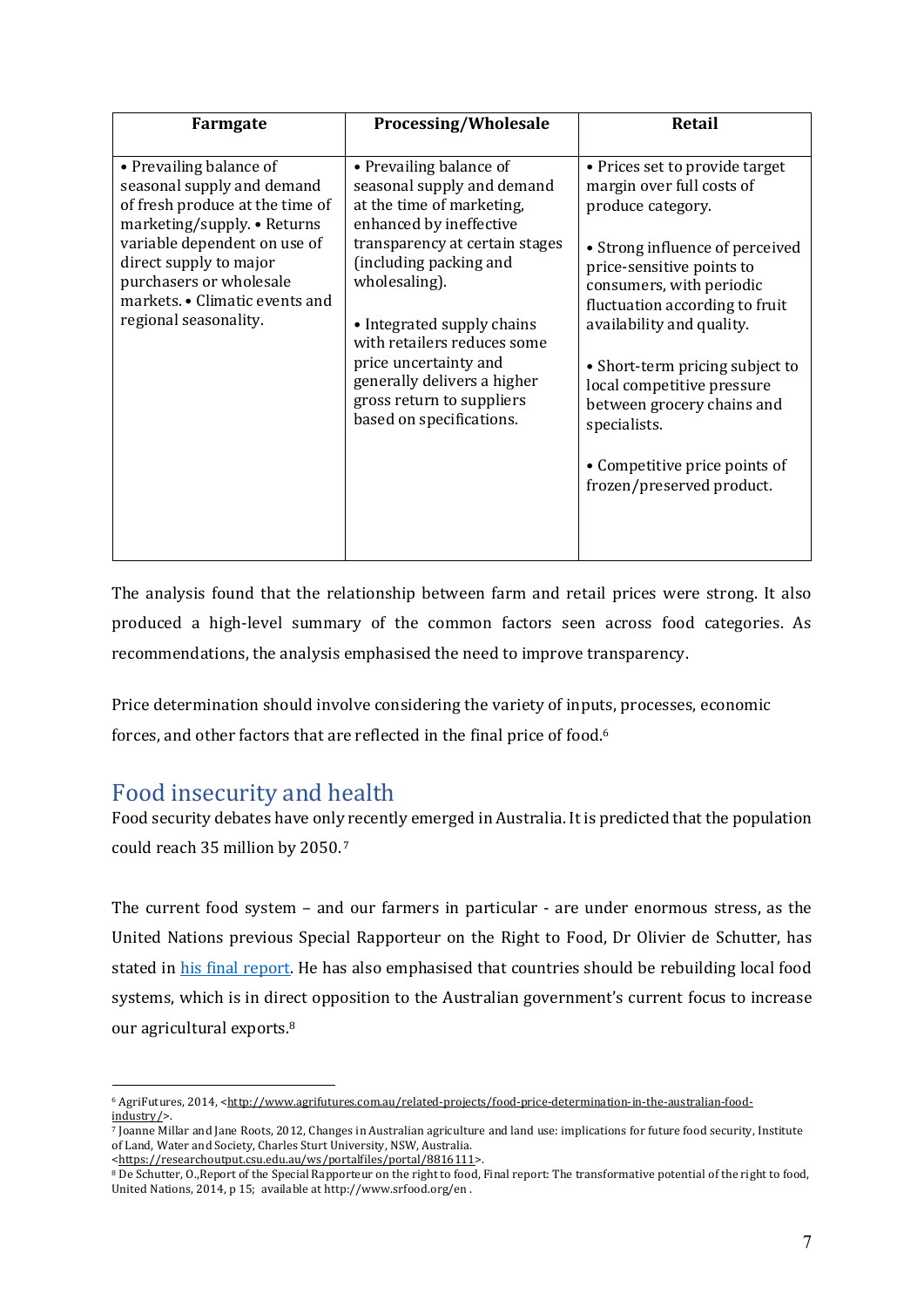The Committee would also be aware of the increasing threat of climate change on food production, as identified by the Intergovernmental Panel on Climate change (IPCC).  $9$ 

The debate on food security will be of interest in maintaining stable governmental system into the future. The IPCC is correct to concerned over decreased crop yields due to shifting weather patterns, and this change to climate is being reported on the ground by our farmers and support but both the CSIRO and the Bureau of Meteorology. 10

Health and wellbeing of Australians is also at risk with more than 9 in 10 people aged 16 and over not consuming sufficient serves of vegetables and fruit. <sup>11</sup>

Low access to adequate fresh food is aggravated by housing stress, low incomes, disability and poor access to transport. Food insecurity and poverty have been shown to be intrinsically linked.

For instance, in Sydney ("Australia's least egalitarian city"<sup>12</sup>), the Australian Bureau of statistics reported 11.4 percent of income going to one percent of residents.

As published by the University of Sydney:

- 5% of Australians cannot regularly feed themselves or provide their families safe, healthy food without relying on charity.
- The rates of food insecurity for Aborigines and Torres Strait Islanders, most of whom live in urban areas, are five times higher than those of other Australians.
- The most food insecure are 20 to 40 percent more likely to suffer from obesity due to their reliance on cheap, calorific fast food. $13$

In rural and remote Australia, Australians experience great disparity in the cost of healthy food.  $14$  A study found that this was largely due to the cost and length of transport, the quality of fresh fruit and vegetables deteriorating fast, storage and handling of fresh produce, fresh fruit and

 $\overline{a}$ 9 IPCC WG11 AR5, Climate change 2014: Impacts, Adaptation and Vulnerability, Vol 1 Global and Sectoral Analysis, Chapter 7 Food Security and Food Production Systems

<sup>&</sup>lt;sup>10</sup> State of the Climate Report, 2014, CSIRO and Bureau of Meteorology.

<sup>&</sup>lt;sup>11</sup> AIHW 2012. Australia's food and nutrition 2012. Cat. No PHE 163. Canberra: AIHW.

<sup>&</sup>lt;sup>12</sup> The Conversation, 8 August 2017, Egalitarian or Edwardian? The rising wealth inequality in Australia,

https://theconversation.com/egalitarian-or-edwardian-the-rising-wealth-inequality-in-australia-81832>. <sup>13</sup> Second Bite, <https://www.secondbite.org/information-and-resources/>.

<sup>&</sup>lt;sup>14</sup> The Conversation, 23 December 2013, Rural Australians are missing out on affordable fresh food

<sup>&</sup>lt;https://theconversation.com/rural-australians-are-missing-out-on-affordable-fresh-food-21358>.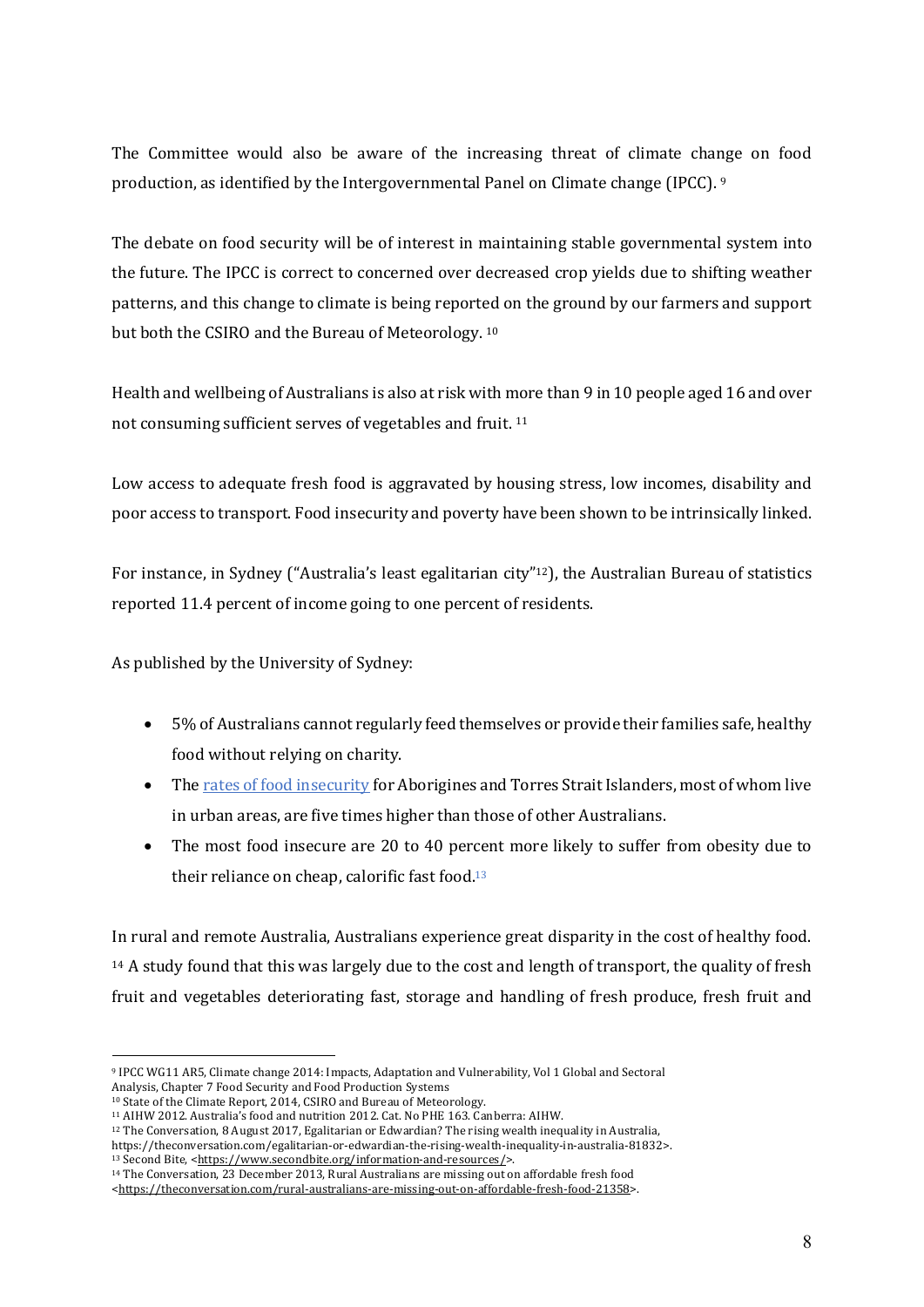vegetables being less available, more expensive and of poorer quality. Regional and remote areas are also among Australia's most economically disadvantaged and residents generally have less disposable income to spend on healthier food options. The study found that this means rates of diabetes, heart and kidney disease in rural and remote Australia are among the highest in the world.

*Country Victorian families have to fork out up to \$40 more for healthy food per fortnight than suburban counterparts, a study has found. Monash University researchers sampled the cost of a*  healthy food basket at 115 major and independent stores.<sup>15</sup>

Further statistics and findings were canvassed by the Australia Council of Social Service's most recent report on poverty in Australia.<sup>16</sup>

Reporter and academic Dr Alanna Mann relevantly stated that "*statistics alone are not a valid indicator* of food poverty. They can't tell us everything, least of all the lived reality of food poverty and our failure to fix it."<sup>17</sup>

*Land* enclosure, privatisation, legislation, excessive pricing and patents have all played a role in *limiting the access to food as a public good. The industrial food system exists mainly to maximise profit for a few, not to maximise the nutritional benefits of food to all.<sup>18</sup>* 

#### In order to improve health and well-being, the Committee should consider:

- Applying the same taxation principles to nutrient-poor, energy-dense foods as are applied to tobacco, i.e. these products are detrimental to public health and a huge burden on the public purse.
- Making consistent recommendations of the World Health Organisation and the UN Special Rapporteur on the Right to Food. For example, so-called 'sugar' and 'fat' taxes introduced in many countries across Europe.<sup>19</sup>
- Consider corporate sponsorship of health initiatives. This could apply to the fast-food, junk-food and tobacco industries.
- Curtailing the ability of large industries to target young children as consumers of their products.

<sup>&</sup>lt;sup>15</sup> Herald Sun, Country Victorians pay more for healthy food, <http://www.heraldsun.com.au/news/victoria/country-victorianfamilies-paying-more-for-healthy-food/news-story/30b4ab39bfccc6aa13d388a92c34715a>. 16ACOSS,<http://www.acoss.org.au/images/uploads/ACOSS\_Poverty\_in\_Australia\_2014.pdf>.

<sup>&</sup>lt;sup>17</sup> Alana Mann, 11 April 2016, What does the human right to food mean for Australians living in food poverty?, Opinion, <https://sydney.edu.au/news-opinion/news/2016/04/11/-the-right-to-food---and-how-1-2-million-australians-miss-out.html>.

<sup>&</sup>lt;sup>18</sup> The Conversation. <https://theconversation.com/staying-alive-shouldnt-depend-on-your-purchasing-power-20807>.

<sup>19</sup> http://www.epha.org/a/4814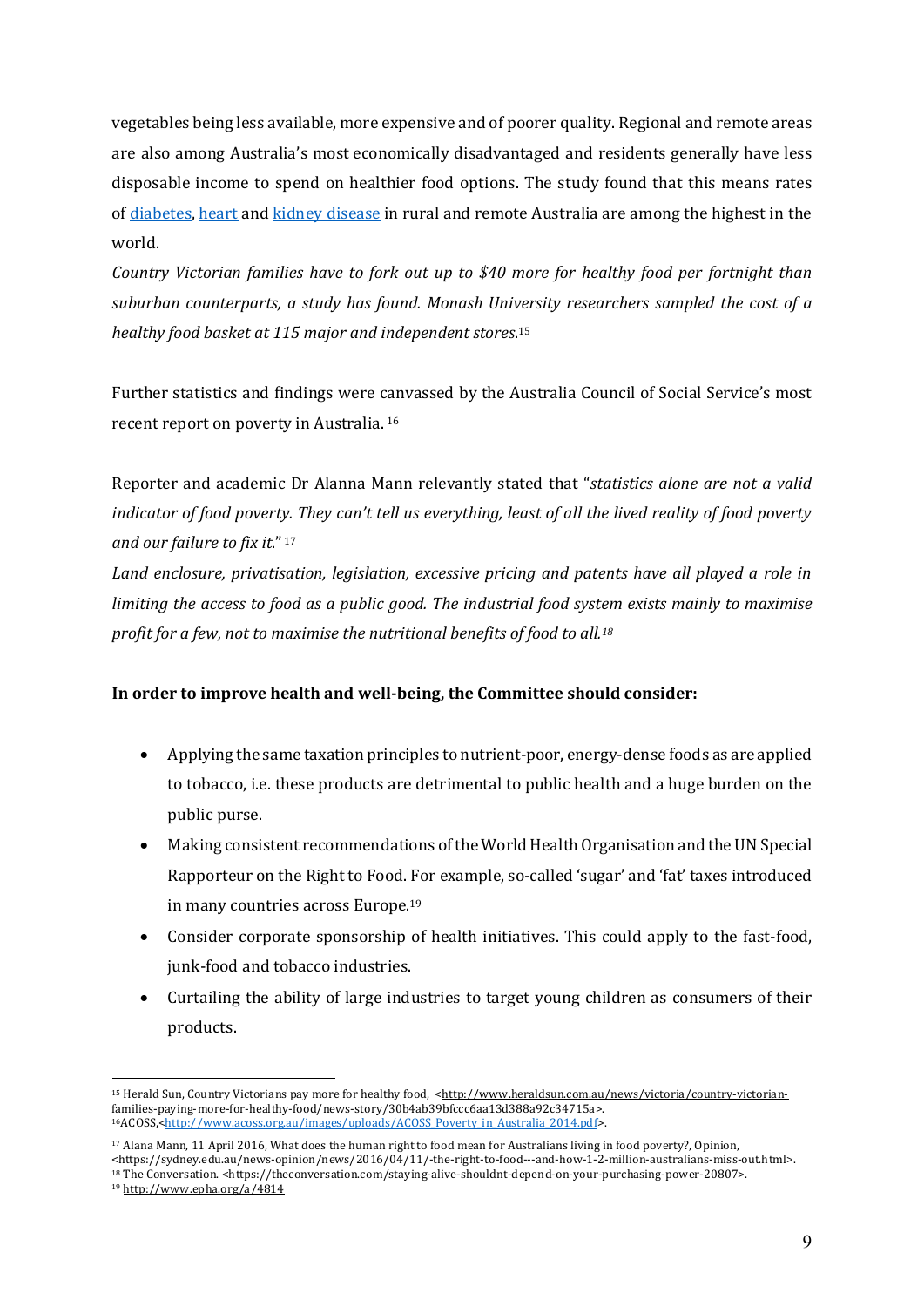• Measures to support regional food sources in the social sector and in schools and hospitals. For example, communal food gardens and orchards should be an integral part of all new residential developments.

## The Right to (Fresh) Food

As a signatory to the United Nations (UN) Covenant on Economic, Social and Cultural Rights, Australia is bound to ensure the full enjoyment of the universal human rights it outlines, include the right to adequate food.<sup>20</sup>

That obligation includes *respecting*, *protecting*, *facilitating* and *providing* access to adequate food to ensure food security and healthy livelihoods.<sup>21</sup>

The Right to Food is now a well-established concept world over, aided by the special mechanisms of the UN, which has been appointing Special Rapporteurs on the Right to Food for over three decades.<sup>22</sup> This emerging policy framework has been strongly endorsed by experts such as the United Nations Special Rapporteurs on the Right to Food. It is now being implemented in Constitutions, laws and government-civil society institutions in a growing number of countries and localities around the world, from Ecuador and Venezuela in Latin America, to Nepal in South Asia, to Mali in Africa, to Spain and Italy in Europe, and Maine and Vermont in the United States.

Australia is currently lagging in government policy on the right to food. Indeed, the Department of Agriculture has set out a number of aspirational agricultural and food policies and has set up numerous task groups in order to improve policymaking. However, major determinants of food prices along value-chains are becoming more complex in nature and connection to other factors. Access to food among the population is largely unequal despite our high production rates and competitiveness with the export industry.

In order to achieve better success in meeting its obligations, Australian arms of governments must address the challenges within the food system, including concentrated control of our fresh food supply and an economic model that limits the possibilities of realising the right to food.<sup>23</sup> This model restricts the role of the State in regulating the domestic food market.

<sup>&</sup>lt;sup>20</sup> Article 2 of the International Covenant on Economic, Social and Cultural Rights (ICESCR).

<sup>&</sup>lt;sup>21</sup> United Nations Human Rights Office of the High Commissioner, Special Rapporteur on the Right to Food, <http://www.ohchr.org/EN/Issues/Food/Pages/FoodIndex.aspx>. 

<sup>&</sup>lt;sup>22</sup> Food and Agriculture Organization (2012b), Right to Food Timeline, Legal Office, Food and Agriculture Organization of the United *Nations, archived from the original on 6 June 2012.* <https://www.webcitation.org/68Cm7UmiN>

<sup>&</sup>lt;sup>23</sup> Alana Mann, 11 April 2016, What does the human right to food mean for Australians living in food poverty?, Opinion,

<sup>&</sup>lt;https://sydney.edu.au/news-opinion/news/2016/04/11/-the-right-to-food---and-how-1-2-million-australians-miss-out.html>.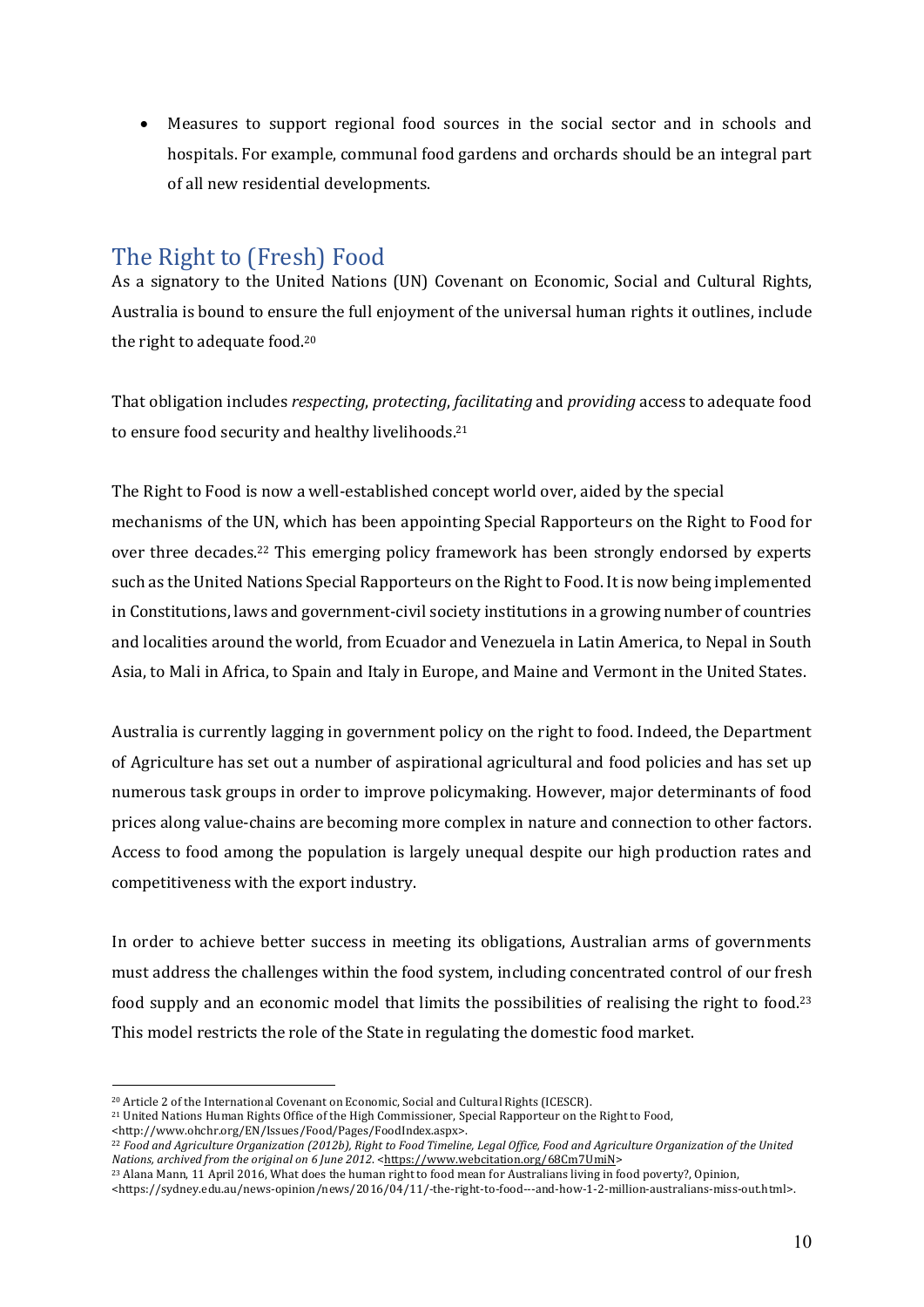Concurrently, Australia is ninth highest on the inequality scale among the 26 OECD countries and 14 percent of our population lived below the poverty line in 2014.<sup>24</sup> Australia is clearly failing to deliver its obligation to guarantee the right to food. This calls for greater understanding and evaluation by Governments and responsible industry bodies.

To become a leading state in addressing the impacts on fresh food prices, the committee members of this Inquiry should thoroughly consider the challenges faced by fresh food producers, such increased industrialisation of the food system, climate change and other economic, social and cultural issues. By considering the right to food, the Committee will be better equipped address these issues. 

Australia needs to strengthen its efforts to establish the right to food. Despite the adoption of the *Voluntary Guidelines to support the progressive realisation of the right to adequate food in the context of national food security* by the Food and Agriculture Organisation of the UN (FAO) in 2004, the Right to Food remains unrealised for one out of seven people, globally.

The Right to Food Guidelines do not provide legal entitlements but provide a framework for the development of national strategies and policies including budgeting and allocation of funds to food security. States including South Africa, Kenya, Switzerland, Bolivia, Ecuador, Mexico and Brazil have *made constitutional provisions <u>quaranteeing the right to food</u> with varying success.<sup>25</sup>* 

# AFSA's contribution to Right to Food

#### People's Food Plan

AFSA recognises the failure of the Australian government to fulfil its obligation to guarantee the human right to food. In 2010, AFSA created the Peoples' Food Plan as an alternative to a corporate-led, market-driven food policy that ignores household food security and leaves food relief organisations to fill the gap. It was written in extensive collaboration and consultation with community groups, non-corporate farmers, social entrepreneurs, health and nutrition professionals, trade unionists, academics and other working people. It represents their interests and priorities, not the interests and priorities of big business. The fundamental guiding principles of this Plan were based in the internationally-recognised framework of food sovereignty.

<sup>25</sup> Alana Mann, 11 April 2016, What does the human right to food mean for Australians living in food poverty?, Opinion,

 $\overline{a}$ <sup>24</sup> ABC< http://www.abc.net.au/news/2014-10-12/poverty-levels-among-australians-on-the-rise-acoss-report-abs/5807624>.

<sup>&</sup>lt;https://sydney.edu.au/news-opinion/news/2016/04/11/-the-right-to-food---and-how-1-2-million-australians-miss-out.html>.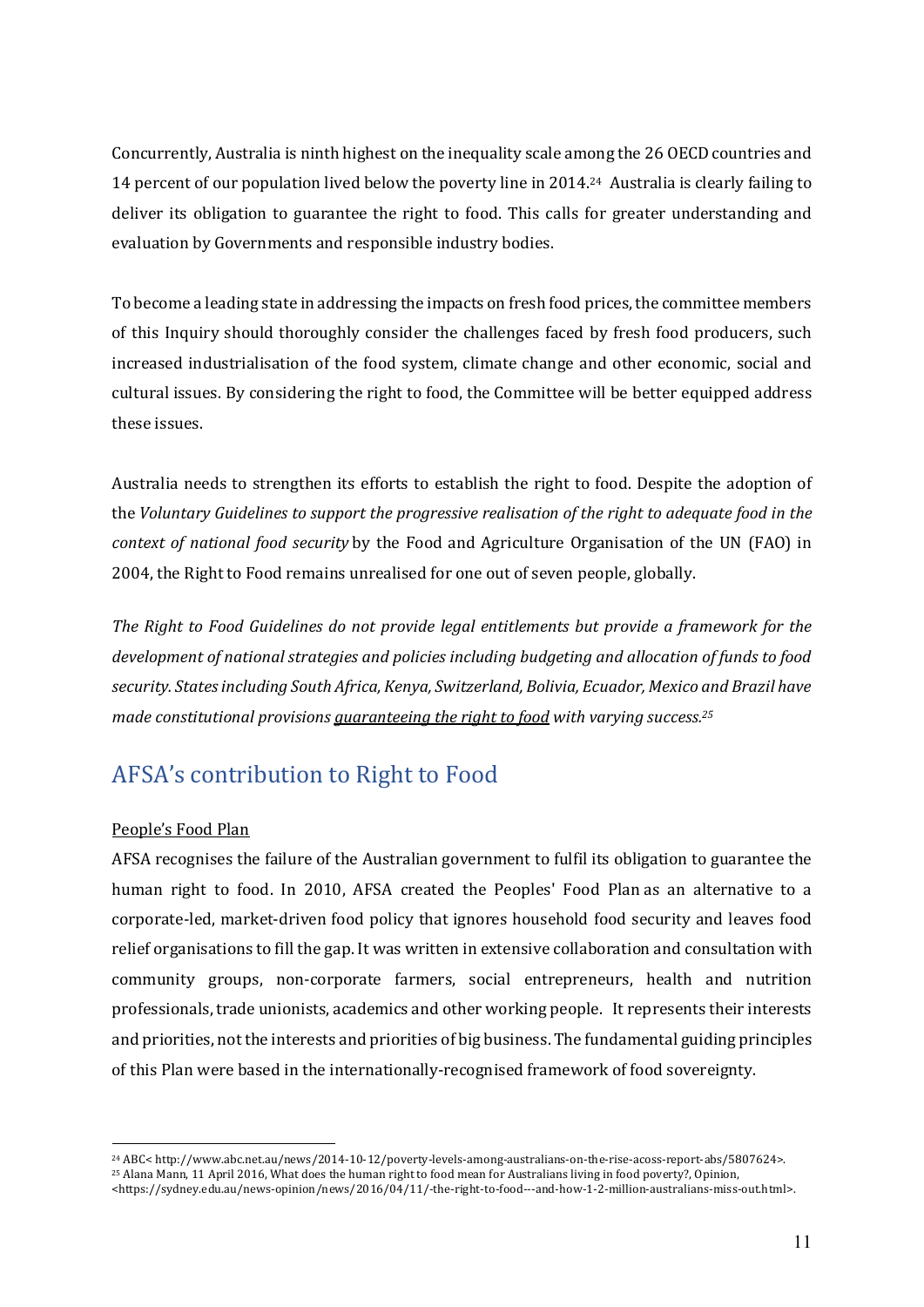Dr Alanna Mann, a senior lecturer in the University of Sydney's Department of Media and Communications, and former committee member of AFSA, emphasises the significance of AFSA's work towards the right to food. Dr Alanna Mann is a leading a research project at the Sydney Environment Institute examining the social-cultural dimensions of food security in the Sydney City Local Government Area, where eight of the ten most densely populated and culturally diverse neighbourhoods in Australia are located.<sup>26</sup> She advocates for affordable, accessible and healthy food being made available to everyone, and recommends creating a publicly-funded safety net for the most vulnerable.

#### Annual Australian Food Sovereignty Convergence

AFSA also runs Food Sovereignty Convergences which encourage participation from attendees including government ministers, our members, farmers, chefs, Aboriginal Traditional Owners and the broader public. The Convergence facilitates wide-ranging and inclusive discussions around the measures needed to promote Fair Food. At last year's Convergence in Canberra, the topic of 'right to food' in Australia and at a global level was discussed, among many other issues relating to food sovereignty. (See our media release 16 October 2017).

#### Meeting of the Coordinating Committee of the Civil Society Mechanism

In May 2017, AFSA President Tammi Jonas participated in a Meeting of the Coordinating Committee of the Civil Society Mechanism (CSM), in Italy.

The Civil Society Mechanism (CSM) for relations with the United Nations Committee on World Food Security (CFS) is the largest international space of civil society organisations (CSOs) working to eradicate food insecurity and malnutrition.<sup>27</sup>

Participants spoke about wealthy states such as the US using the word 'red line' referring to the right to food ('redlining the right to food'). They emphasised the importance of food and health becoming the centre of the right to food framework.

## Indigenous Food Sovereignty and Remote Communities

Low access to affordable fresh food in many remote communities calls for more consultation with those communities, importantly including indigenous communities. It is not possible to lay the foundations of food sovereignty without talking about indigenous sovereignty.

<sup>27</sup> Civil Society Mechanism for relations to the UN Committee on World Food Security, What is the CSM?

<sup>&</sup>lt;sup>26</sup> Alana Mann, 11 April 2016, What does the human right to food mean for Australians living in food poverty?, Opinion, <https://sydney.edu.au/news-opinion/news/2016/04/11/-the-right-to-food---and-how-1-2-million-australians-miss-out.html>.

<sup>&</sup>lt;http://www.csm4cfs.org/the-csm/>.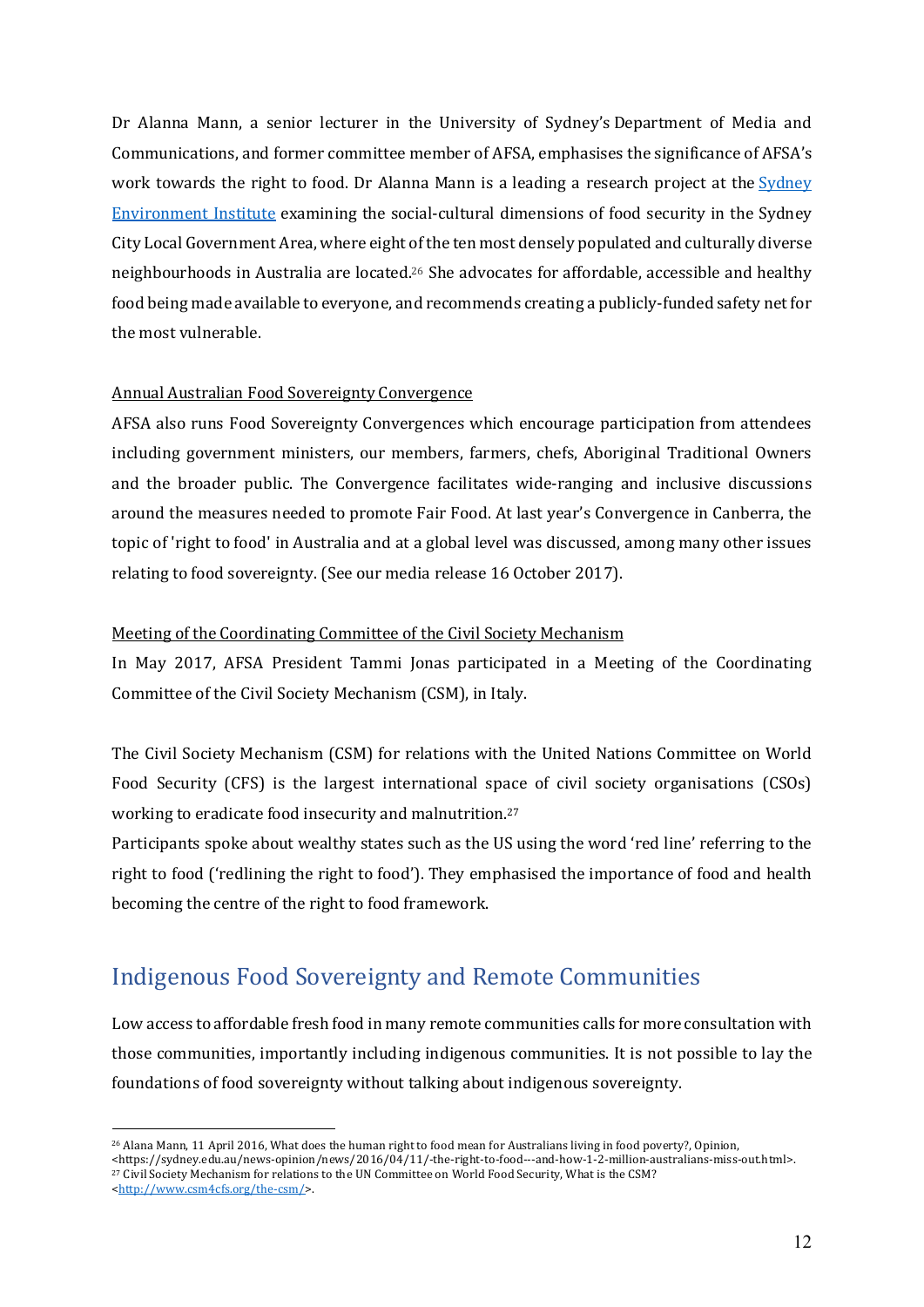"Indigenous Food Sovereignty [is based on] sacred or divine sovereignty  $-$  food is a gift from the Creator; in this respect the right to food is sacred and cannot be constrained or recalled by colonial laws, policies and institutions. Indigenous food sovereignty is fundamentally achieved by upholding our sacred responsibility to nurture healthy, interdependent relationships with the land, plants and animals that provide us with our food."

*From the Canadian-based Indigenous Food Systems Network: www.indigenousfoodsystems.org* 

Food sovereignty provides a process for transforming the current food system to ensure that those who produce food have equitable access to, and control over, land, water, seeds, fisheries and agricultural biodiversity. All people have a right and responsibility to participate in deciding how food is produced and distributed. Governments must respect, protect and fulfill the right to food as the right to adequate, available, accessible, culturally acceptable and nutritious food.<sup>28</sup>

## La Via Campesina and international efforts

The Via Campesina's Declaration of 2001, titled 'Our World is Not for Sale', food sovereignty is defined as the right of peoples to define their own agriculture and food policies, to protect and regulate domestic agricultural production and trade in order to achieve sustainable development objectives, to determine the extent to which they want to be self-reliant, and to restrict the dumping of products in their markets. Food sovereignty does not negate trade, but rather it promotes the formulation of trade policies and practices that serve the rights of peoples to safe, healthy, and ecologically sustainable production.

This declaration calls upon governments to adopt policies that 'promote sustainable, family-farm based production rather than industry-led, high- input and export-oriented production and names governments as responsible for promoting market policies to meet these goals as well as food safety and quality criteria "appropriate to the preferences and needs of the people"'

#### Brazil

The Brazilian city of Belo Horizonte (pop: 2.5 million) has perhaps taken the right to food more seriously than any other. With a long-standing 'food-as-a-right' policy, a city agency was created to oversee dozens of innovations, weaving together interests of farmers and consumers to assure that every citizen had the right to food. One strategy to eliminate hunger involved the

 $\overline{a}$ <sup>28</sup> International Planning Committee, 2009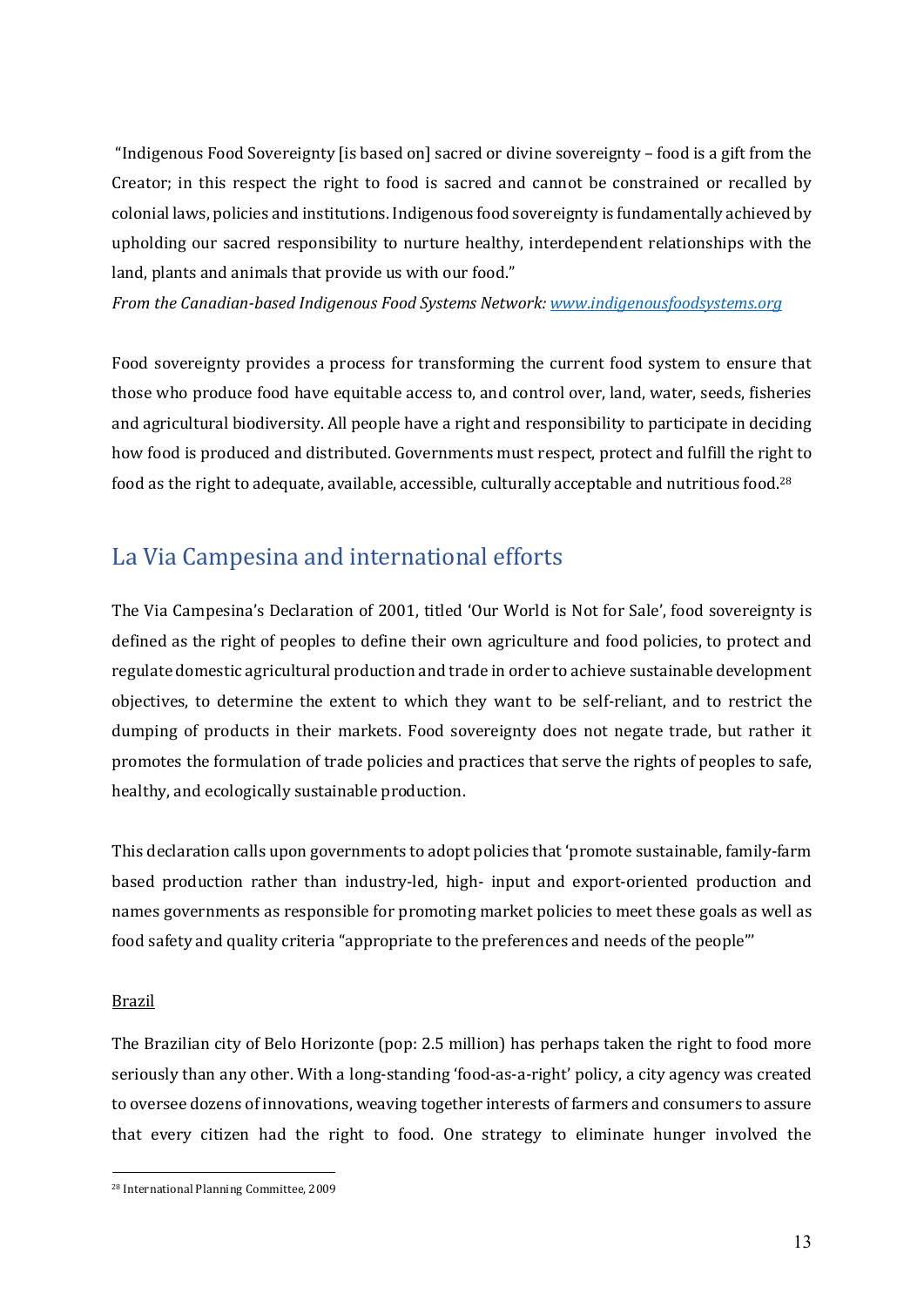establishment of 'Popular Restaurants' that served heavily subsidised meals made from local food.

#### Toronto

In Toronto, Canada, the City government has been working on a local food procurement policy since 2008.36 The strategy sets a medium-term goal of sourcing  $50\%$  of the \$11 million spent annually on food for children's day-care and aged-care facilities from local producers and processors, with an interim target of 25% locally-sourced food.

## Agroecology

 $\overline{a}$ 

*Agroecological* farming is the application of ecology to the design and management of sustainable agroecosystems29. Agroecological farmers favour long-term strategies that are flexible and can be adjusted and re-evaluated over time. They aim to diversify production on farm, which creates resilience ecologically, and for farmers and eaters in the face of climate change, but also for shifting market prices<sup>30</sup>. At the core of agroecology is the idea that the type of farming undertaken must be appropriate for that particular environment.

This farming philosophy has been gaining an increasing following globally as farmers are beginning to seek out more sustainable farming methods. The concept has been endorsed by the Food & Agriculture Organisation of the UN (FAO) as a means to feed growing populations sustainably<sup>31</sup>.

The aim is to design complex and diverse agroecosystems for all the individual parts to eventually support and sustain each other to prevent the outbreaks of pests and disease common in monoculture systems. In practice this means incorporating a range of livestock, grains and plants in ways that minimise external inputs by re-using waste on the farm, spreading out the risk of relying on just one crop, conserving water and looking after the soil32.

The Committee should support growing numbers of farmers in the transition to agroecological production, which re-integrates environmental priorities into production decisions. 

Agroecology ought to be anchored to the right to food as a strategic goal to form access. Effectively consumers would be provided alternative options of healthy and nutritious food, for example, food that is not necessarily certified 'organic'. This should involve vast stakeholder consultation with consumers as well as building better public policy.

<sup>&</sup>lt;sup>29</sup> Gliessman, S.R., *Agroecology : the ecology of sustainable food systems*. 2007. Boca Raton: CRC Press.

<sup>&</sup>lt;sup>30</sup> Parfitt, C., et al., *THE PEOPLE'S FOOD PLAN. A common-sense approach to a fair, sustainable and resilient food system. , in Working* Paper, C. Richards and N. Rose, Editors. 2013, Australian Food Sovereignty Alliance: Kambah.

<sup>&</sup>lt;sup>31</sup> FAO, Final report for the International Symposium on Agroecology for Food Security and Nutrition. 2015, Food and Agriculture Organisation of the United Nations: Rome.

<sup>32</sup> SOCLA, Acroecology: Key Concepts, Principles and Practices, ed. T.W.N.a.S.C.L.d.A. (SOCLA). 2015, Penang: Malaysia: Jutaprint.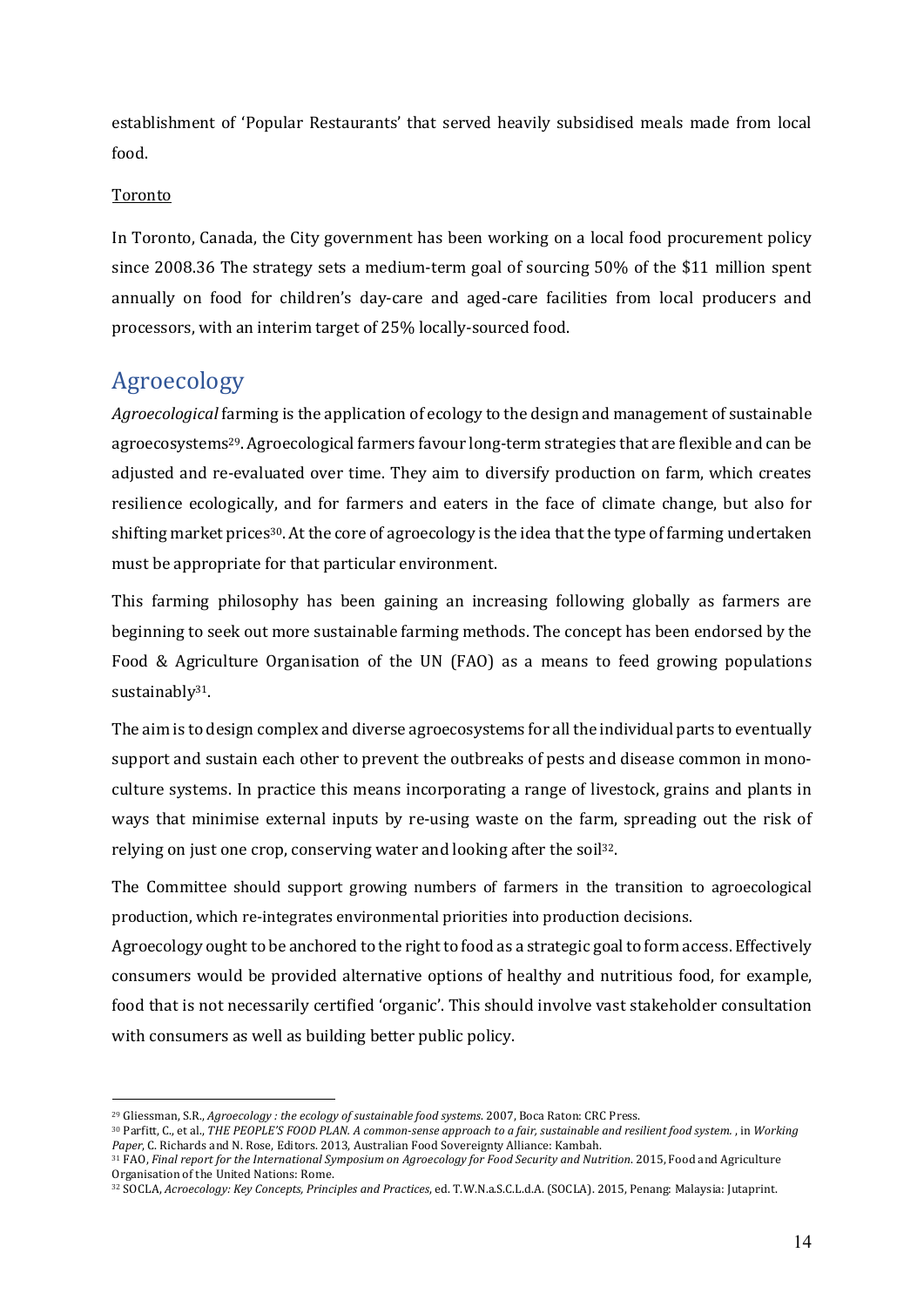# Local governance

#### Victoria

A study led by Monash University spanning 2012-2014 found the price of fruit and vegetables across the state rose 12 per cent on average, while non-core foods like sugar, margarine and oil actually fell 3 per cent.

The researchers looked at foods people "should be eating", found the further the store was from Melbourne, the higher the cost of healthy food. "The cost of food is one of the major factors influencing the choice of food, so if a healthy diet is less affordable it's something people are less likely to buy."

A key finding was the fluctuation in price of fruit and vegetables compared to other food groups in the basket.

#### Melbourne case study

Local government food security policies are being developed slowly around Australia. The City of Melbourne launched their City of Melbourne Food Policy document. It is a plan for the future of food in Melbourne providing visions and frameworks to guide coordinated action and decision making to ensure sufficient access to healthy food into the future. Yarra Council should also be commended for their leadership in urban agriculture and promoting local, healthy and sustainable food systems. Local governments are perfectly positioned close to the community to take a lead in a range of community food initiatives.

# Community Supported Agriculture

A CSA (which stands for Community Supported Agriculture) is a membership model that helps farmers distribute risk when there are unexpected increases or decreases in supply, and to manage our herd as per known demand. In sharing some of the farmers' risk, a CSA helps connect eaters more closely to the farm and knowledge of food production.<sup>33</sup>

CSA was developed in Japan in the 1970s and is based on the Principles of Teikei.

Members of CSAs are more connected to where their food comes from by way of gaining a deeper understanding of farmers' ethics and of food production.

 $\overline{a}$ 33 Jonai Farms CSA, <http://jonaifarms.com.au/csa/>.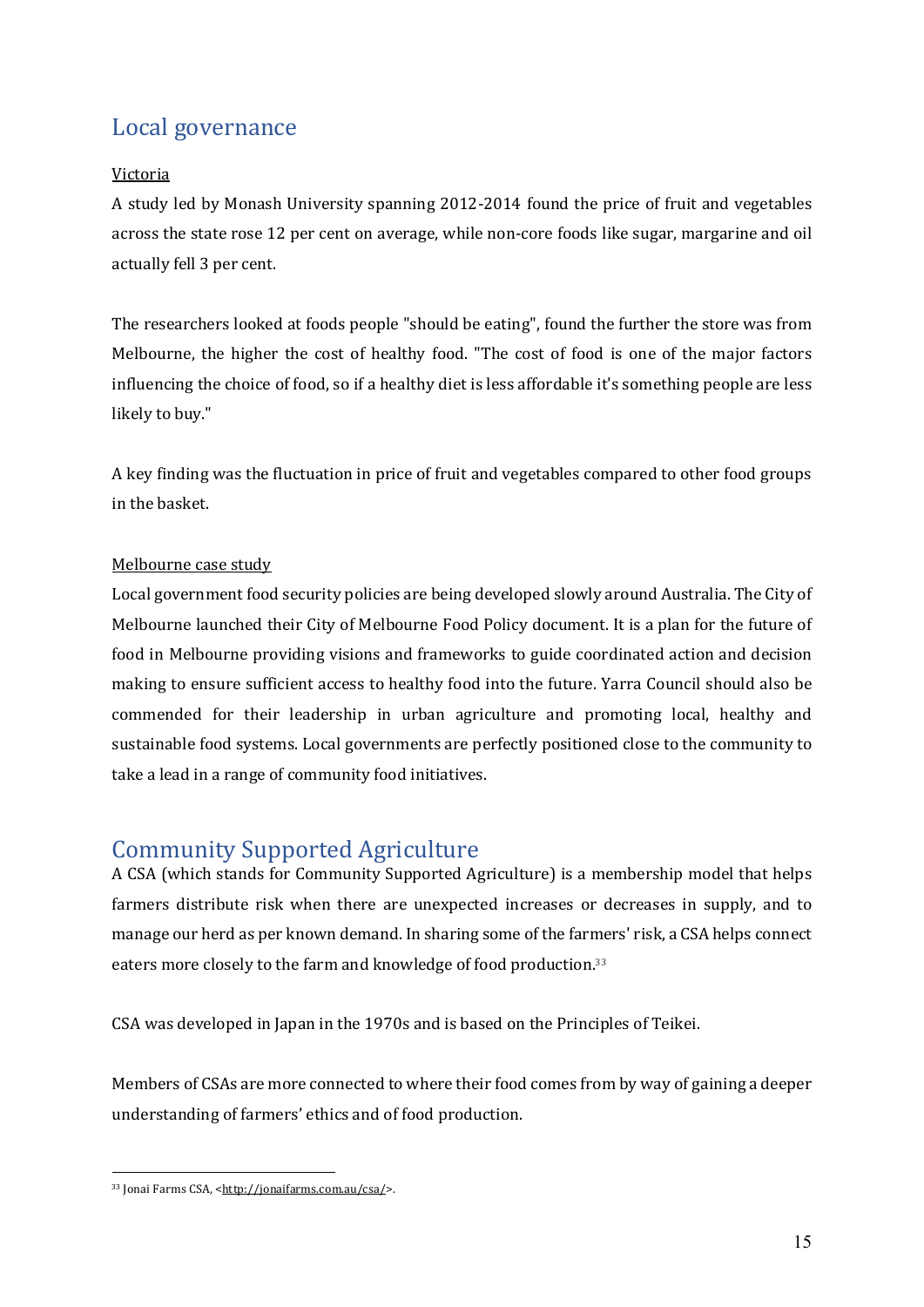AFSA supports the CSA model because we believe (and can attest to) the positive changes it makes on local food systems. By providing more genuine options to eat ethically produced food, CSAs enact food sovereignty.

Australia has a growing CSA movement as small-scale farmers move to this solidarity economy for financial security, risk sharing, and deeper connection with the people who eat their produce.

To find examples of the many CSAs operating amongst our membership base, please refer to our directory. 

# Planning for fresh food pricing security

The Committee should consider the current trends in urban sprawl and peri-urban development in NSW and the relevant planning challenges associated with loss of rural land and food bowls.

*Peri-urban areas play an important role in agricultural production. Although these regions comprise less than 3% of land used for agriculture across the five mainland states, they are responsible for almost 25% of Australia's total gross value of agricultural production.* 

*This figure may be conservative due to a significant amount of agricultural production being grown* and consumed *locally, retailed through Farmers' Markets and less formal farmgate sales which are not recorded in the census statistics, states, "State and local governments need to recognise the loss of finite areas of productive land around cities as a negative externality requiring strategic intervention."*

We recommend the Committee address the gap in research apparent here. The Committee should conduct a survey to gather information about food access across the retail sector, including farmers' markets and CSAs.

Data on the area of agricultural land being lost annually to urbanisation is currently unavailable in Australia on a national scale despite the obvious trends and growing public concerns.

Remaining and expanding intensive agricultural industries dominate landscapes on the urban fringes, effectively causes further conflict between urban and rural landscapes.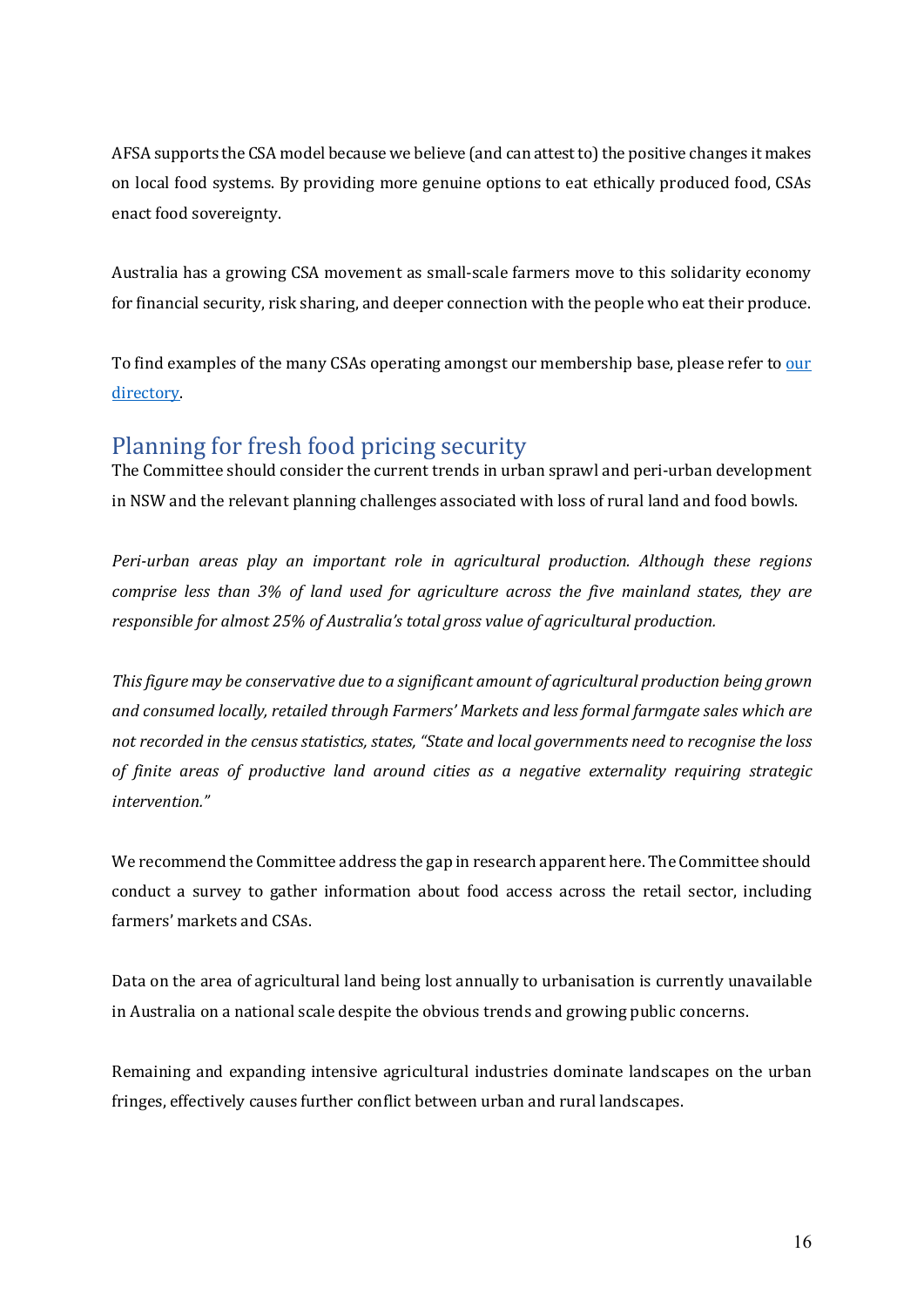# Food Security: Preserving Valuable Land for Farming

The increasing attention of the NSW Premier and the Department of Planning and Environment on further housing for the state34 has made negative impacts on rural zones in NSW. Peri-urban areas have been targeted as future growth spots, which endangers precious prime agricultural land previously reserved for food production. The increased restriction of rural activities in the Sydney Catchment Water Area has also triggered issues among NSW's small producers, for the impacts of rural development in these areas has been bundled into one collective issue rather than one to be managed based on intensity of the culpable industries.

"In fact, the benefit of Sydney's agriculture to the economy is estimated at upwards of \$4.5 billion. Loss of agriculture therefore presents serious risks to the resilience of the city, to the health of residents and the viability of farmers' operations." <sup>35</sup>

| Sydney                    | 45.8% |
|---------------------------|-------|
| Melbourne                 | 61.7% |
| Brisbane & Coastal QLD    | 100%  |
| Adelaide & Outer Adelaide | 90.2% |
| Perth                     | 23.3% |
| Hobart                    | 30.1% |
| Australia                 | 74.9% |
|                           |       |

#### How NSW compares

#### Amount of food produced in capital city peri-urban **areas**

Proportion of state perishable vegetable production by weight produced in capital city peri-urban and high growth coastal areas 2011. Prepared by Ian Sinclair from ABS (2012) 7121 Agricultural Commodities Australia 2010-11

Source: Melbourne's food future: Planning a resilient city foodbowl

Data from the **Sydney Peri-Urban Network** Issues Paper shows that the peri-urban area is a significant producer of nurseries, perishable vegetables, meat chickens, ducks, turkeys, other poultry and eggs. The data represents historical ties between agriculture and markets on the edges of urban areas. It identifies that this is because of proximity to markets and good growing climate, access to water and soils.36

<sup>34</sup> NSW Department of Planning and Environment, Development Assessment Best Practice Guide, March 2017, pg. 2.

<sup>35</sup> University of Technology Sydney. The future of Sydney's food bowl. 17 February 2016. https://www.uts.edu.au/research-andteaching/our-research/institute-sustainable-futures/news/future-sydneys-food-bowl

<sup>36</sup> Edge Land Planning, Sydney Peri-Urban Network Issues Paper, September 2015, pg. 9.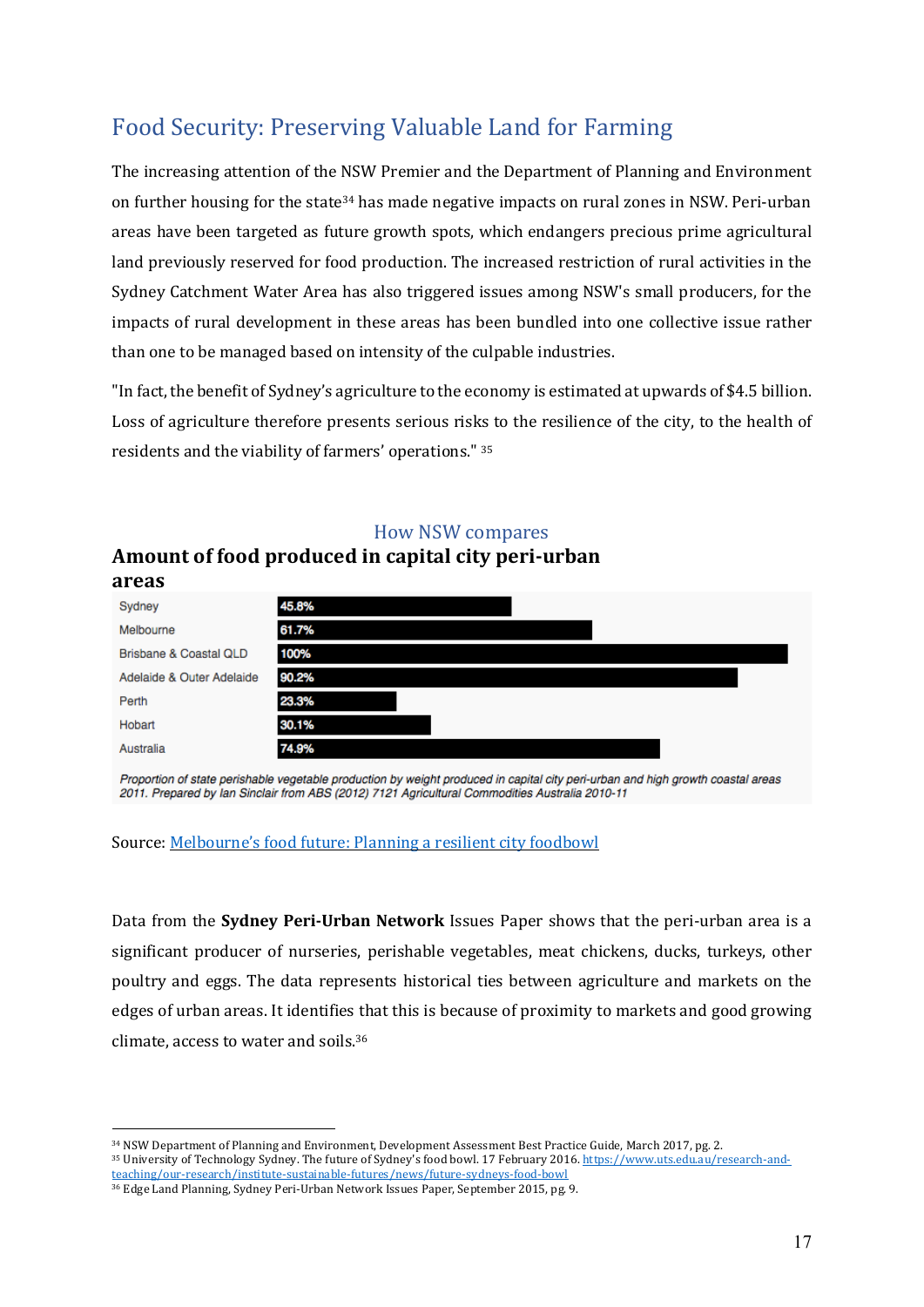The reforms must address this underlying issue of the perceived or actual conflict between residential and agricultural land use. The Rural Production Zones **must** maintain the objectives to preserve land for agricultural use, as the pressures of development for non-agricultural uses are being felt in peri-urban areas that have not been responsibly managed to date and have forced farming further and further from major cities and regional cities.

If the NSW Government is committed to rural development, then it ought to substantiate this commitment by supporting agricultural uses that are compatible with the area. The Government has stated that it is committed to reducing land use conflict.<sup>37</sup> The Government has also identified opportunities for "targeted settlement". Low-risk agroecological systems are clearly best management practice for NSW's future food supply.

The NSW Government conducts thorough geospatial mapping exercises to identify "prime agricultural land" or 'Strategic Agricultural Land'.38 AFSA encourages NSW to further protect these selected areas, to expand them, and to strengthen its efforts to identify "Food Bowls"39 or "Food Sheds".

The Sydney Peri-Urban Network of Councils (**SPUN**) compromises 12 Councils surrounding Sydney and formed to stimulate discussion and action by all levels of Government. SPUN wrote in its 2015 Report that "peri-urban areas play a vital food security role for Sydney (as a food bowl and due to relatively low "food miles")".40

The University of Technology Sydney's (**UTS'**) Food Shed Project is being conducted by the Institute of Sustainable Futures as part of one of their key research areas, 'Food Futures'. The research produced 'Mapping Sydney's Potential Foodsheds' through funding from the LGNSW Building Resilience to Climate Change scheme. SPUN, represented by Wollondilly Shire Council, is a key partner on the project.

 $\overline{a}$ 

https://datasets.seed.nsw.gov.au/dataset?q=agriculture&sort=score%20desc%2C%20metadata\_modified%20desc Accessed via: https://data.gov.au/dataset/42e2a51d-3c11-431f-ac62-f8511c859516

<sup>37</sup> Page 6 of the Explanation of Intended Effect, accessed at: http://www.planning.nsw.gov.au/~/media/Files/DPE/Other/primaryproduction-and-rural-development-eie-2017-10.ashx

<sup>&</sup>lt;sup>38</sup> Sharing and Enabling Environmental Data. Datasets accessible at:

<sup>39</sup> In Victoria, the University of Melbourne's *Foodprint Melbourne project* have published a report highlighting that Melbourne's "foodbowl" is an important building block in a resilient and sustainable food future for the city. The report summarises project findings about what grows in Melbourne's foodbowl and what it takes to feed the city, and it outlines the economic value generated by Melbourne's foodbowl. The report highlights that: 1) The loss of Melbourne's foodbowl is not inevitable as the city grows if growth on the city fringe can be limited to existing growth corridors and strong targets are set for urban infill and increased urban density; and 2) Melbourne can plan for a resilient city foodbowl that provides healthy food for a growing population, promotes a vibrant regional food economy and acts as a buffer against future food system shocks."

<sup>40</sup> Wollondilly Shire Council, SPUN Action Plan, 2015, accessed at: http://www.wollondilly.nsw.gov.au/assets/Documents/Planningand-Development/SPUN/Sydney-PeriUrban-Network-of-Councils-SPUN-2015-Action-Plan.pdf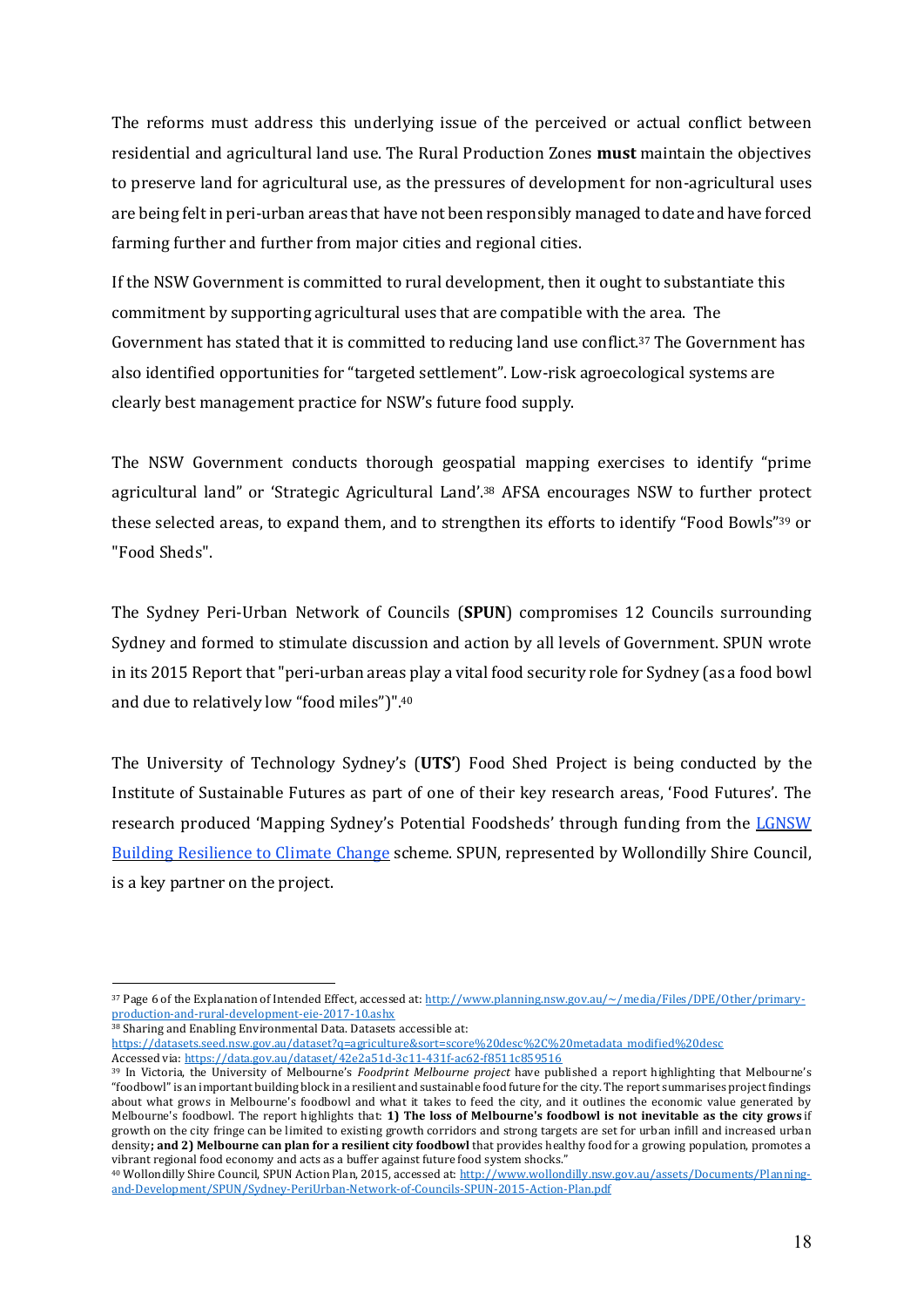The aim of the project is to understand the major factors that affect Sydney's future food production. Interactive spatial maps of Sydney's future food production and demand until 2031 show the consequences of failing to value peri-urban food production in the current planning strategy. One such consequence is unconstrained population growth planned under the Sydney Metropolitan Strategy. By engaging with stakeholders, the Food Shed Project researches potential impacts, desirability and feasibility of a range of future food production scenarios and how this contributes to the resilience of cities like Sydney in the face of future shocks and stresses. <sup>41</sup>

The project essentially mapped where current and potential food producing areas are located around Sydney.<sup>42</sup> In the range of scenarios modelled, the first assessed what would happen if Sydney's agriculture was not protected and the proposed population growth under the Metro Strategy occurred in an unconstrained way. This is shown in Figure 1.



*Figure 1. potential loss of food production by LGA under the '2031 urban sprawl' scenario.* 

<sup>41</sup> University of Technology Sydney. Planning Sydney's Food Futures. Accessed at: https://www.uts.edu.au/research-andteaching/our-research/institute-sustainable-futures/news/planning-sydneys-food-futures <sup>42</sup> Maps created by Sydney Food Futures (2015-2016): https://www.uts.edu.au/research-and-teaching/our-research/institutesustainable-futures/news/future-sydneys-food-bowl 

Accessed via: http://www.sydneyfoodfutures.net/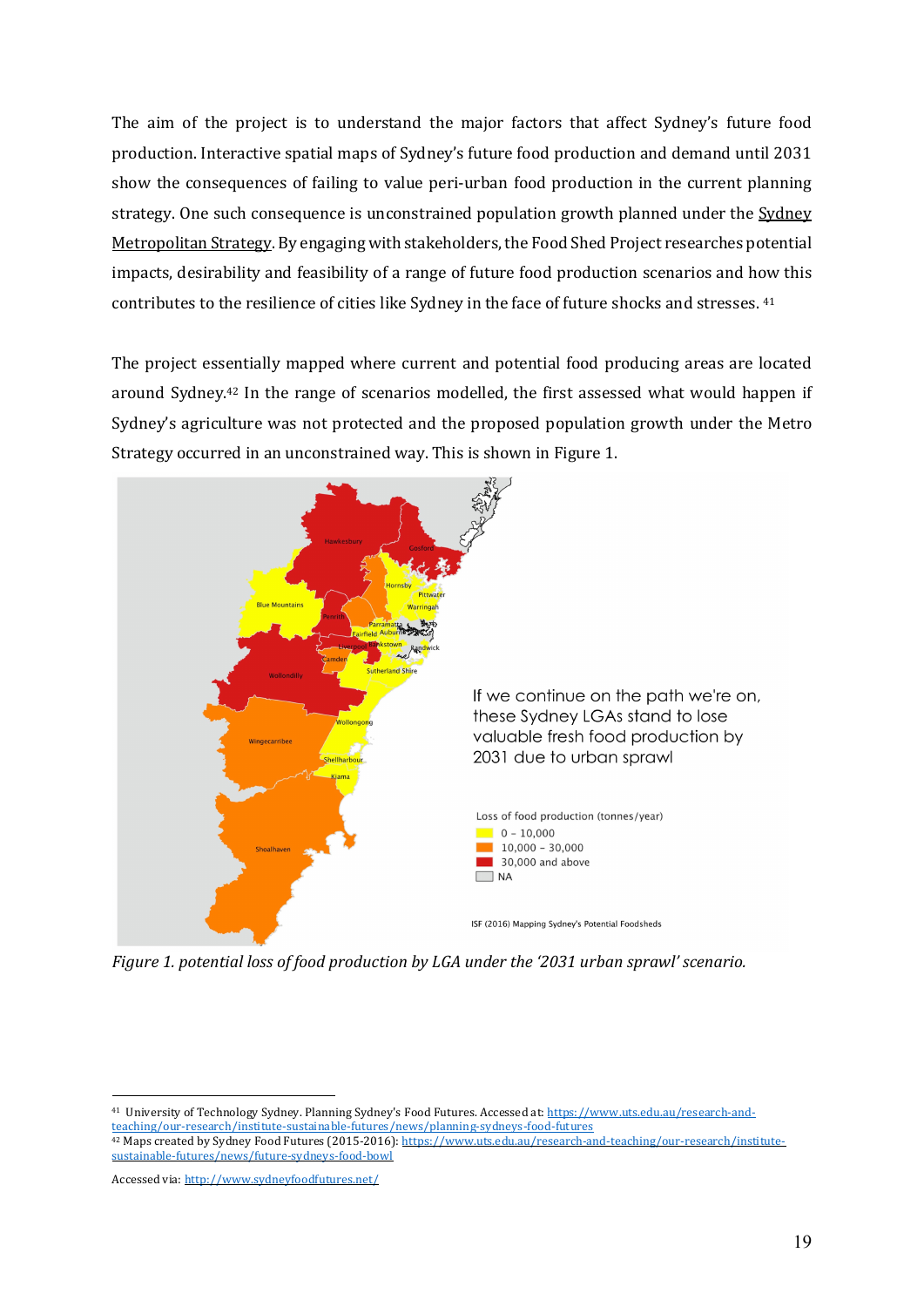

*Figure 2: Permanent loss of food production under urban sprawl scenario.* 

Figure 2 shows that if the urban sprawl scenario continues uninterrupted, Sydney stands to lose approximately **60% of its total food production by 2031**. Vegetables, meat and eggs will be hardest hit: **92% of Sydney's current fresh vegetable production could be lost, 91% of meat and 89% of eggs** (Figure 3 below).

The project found that this is directly caused by the current planning system, which tends not to prioritise agriculture as a land use, meaning urban sprawl into peri-urban areas is permitted. The scenario was based on Sydney's metropolitan strategy,  $A$  Plan for Growing Sydney, which allocates new population growth to each local government area, and, concentrates urban growth around North West and South West Growth Centres. Consequently, loss of fresh food production is greatest in Wollondilly, Liverpool, Penrith and Hawkesbury areas.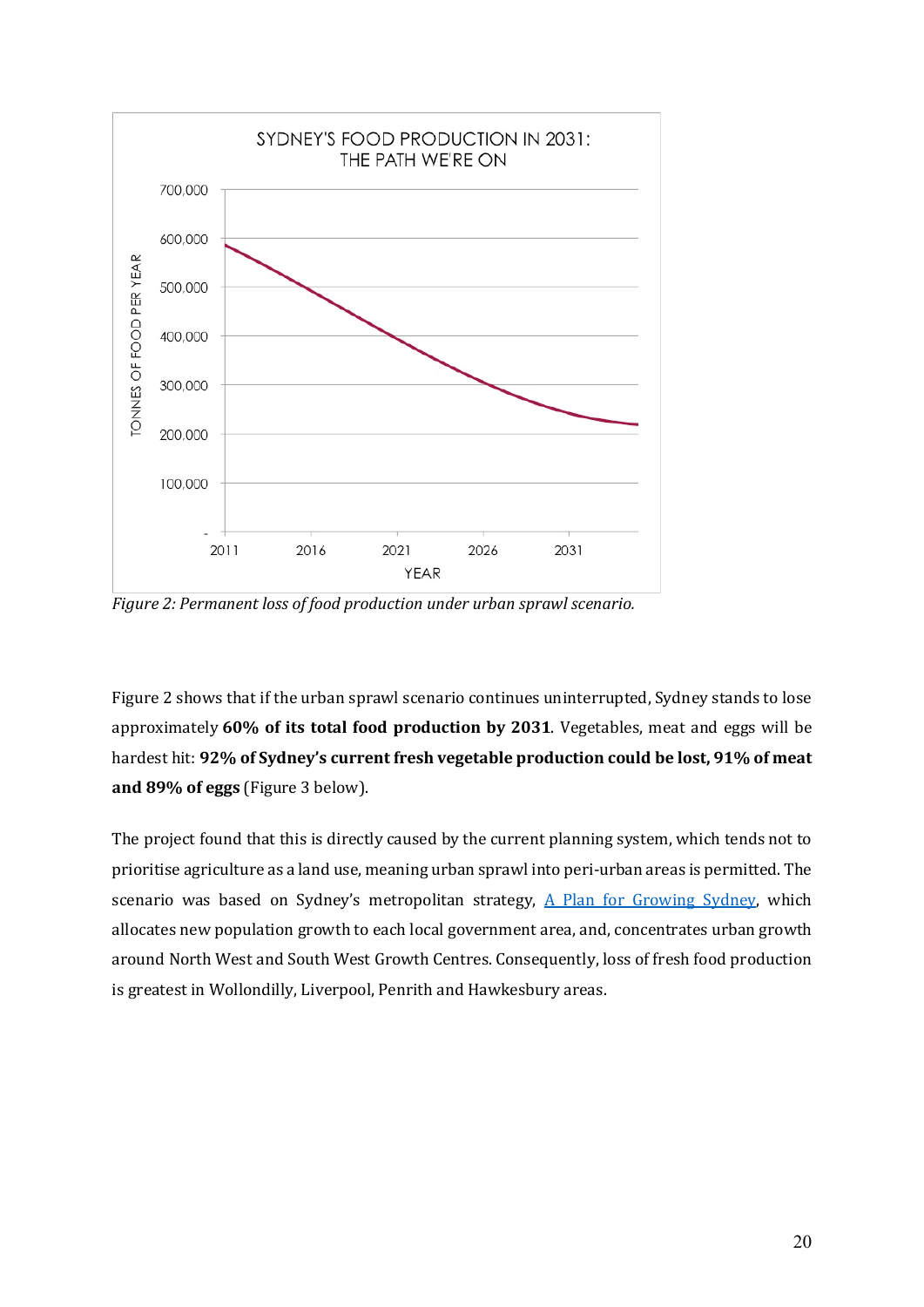

*Figure 3: Food loss by food type under urban sprawl scenario.* 

As a consequence of this loss of agricultural land to urban expansion, coupled with 1.6 million extra *mouths to feed, food production in the basin would only be able to feed 6% of Sydney instead of the current* 20%, increasing *Sydney's* vulnerability to a range of risks.

#### Changes to greater NSW area

In addition to the Sydney Metropolitan Strategy, the *Greater Sydney Commission Act 2015* was set up as a regime for regional and district planning in the greater proportion of NSW. A range of development codes were expanded and standardised, and regional plans have now been brought about as the Government fulfills its ambitions to "make it happen".<sup>1</sup> Consideration for agricultural land needs to be core to the many changes to the NSW planning system.

The pressures of a growing population must be dealt with in the residential suite of zones, not in Primary Production, Rural Landscape, and Primary Production in Small Lots zones. 88% of NSW Farmers responding to our survey are located in RU1 and RU2 zones.

This is especially critical in the face of the negative impacts of climate change on Australia's capacity to grow food on the limited arable land available, most of which is concentrated around cities. If the Government continues to allow inappropriate encroachment and urban growth into viable farm land, future generations will become food insecure. A food secure and food sovereign future depends on appropriate planning controls that preserve farm land in perpetuity.